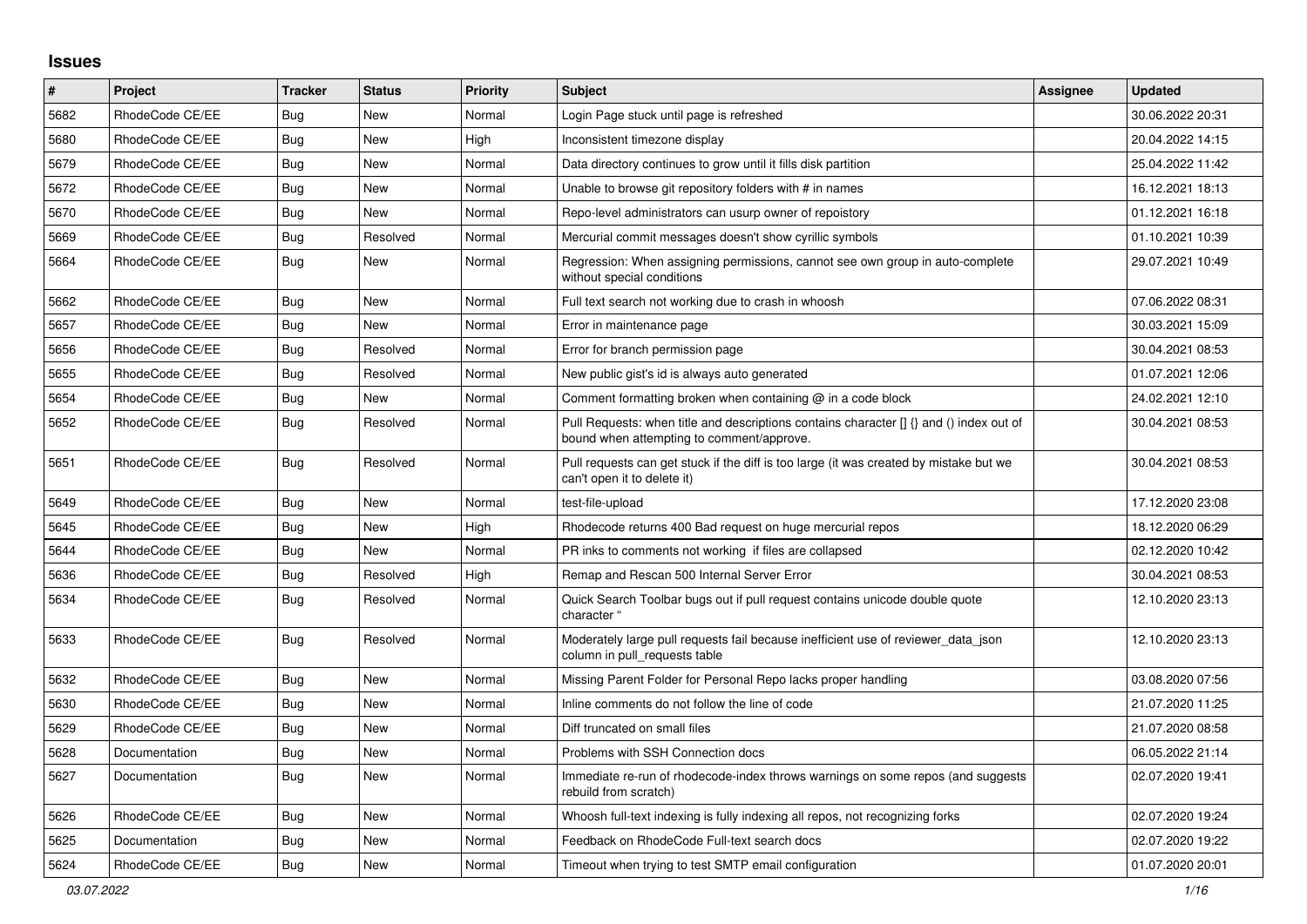| $\pmb{\#}$ | Project         | <b>Tracker</b> | <b>Status</b> | <b>Priority</b> | <b>Subject</b>                                                                                  | Assignee        | <b>Updated</b>   |
|------------|-----------------|----------------|---------------|-----------------|-------------------------------------------------------------------------------------------------|-----------------|------------------|
| 5623       | RhodeCode CE/EE | <b>Bug</b>     | Resolved      | Normal          | Credentials for remote repository URL leaking in Repository Header                              |                 | 22.07.2020 00:47 |
| 5622       | RhodeCode CE/EE | Bug            | Resolved      | High            | Upgrade from 4.18.3 to 4.19.3 broke all PRs                                                     |                 | 28.07.2020 16:44 |
| 5621       | RhodeCode CE/EE | <b>Bug</b>     | Resolved      | Urgent          | LDAP + User Groups authentication plugin not working after upgrade to 4.19.x                    |                 | 15.06.2020 17:56 |
| 5620       | RhodeCode CE/EE | <b>Bug</b>     | Resolved      | Normal          | Regression of mail rendering in Thunderbird                                                     |                 | 15.06.2020 16:45 |
| 5619       | RhodeCode CE/EE | <b>Bug</b>     | Resolved      | Normal          | Setting Landing Commit to SVN Trunk results in Files tab hitting a 404                          |                 | 04.06.2020 23:51 |
| 5612       | RhodeCode CE/EE | <b>Bug</b>     | New           | Low             | CPU cores getting maxed out by VCSServer on Repository Size request                             |                 | 03.10.2021 23:25 |
| 5610       | RhodeCode CE/EE | <b>Bug</b>     | Resolved      | Normal          | Files navigation looses the at= <name> marker</name>                                            | Daniel D        | 03.10.2021 23:23 |
| 5608       | RhodeCode CE/EE | <b>Bug</b>     | Resolved      | High            | svn+ssh user set incorrectly                                                                    | Daniel D        | 31.03.2020 18:21 |
| 5606       | RhodeCode CE/EE | <b>Bug</b>     | Resolved      | High            | SVN + ssh subdirectory failure                                                                  | Daniel D        | 09.04.2020 03:29 |
| 5605       | RhodeCode CE/EE | <b>Bug</b>     | Resolved      | Normal          | Cannot set subversion compatibility to 1.10                                                     |                 | 30.03.2020 17:27 |
| 5604       | RhodeCode CE/EE | <b>Bug</b>     | Resolved      | High            | Search error on second result page                                                              | Daniel D        | 30.03.2020 16:01 |
| 5599       | RhodeCode CE/EE | <b>Bug</b>     | Resolved      | Normal          | SVN navigation to trunk fails                                                                   | Daniel D        | 04.04.2020 11:21 |
| 5598       | Documentation   | <b>Bug</b>     | <b>New</b>    | Low             | Typo in force delete command                                                                    |                 | 19.03.2020 20:10 |
| 5596       | RhodeCode CE/EE | <b>Bug</b>     | Resolved      | Normal          | Pull Request duplicated after description edit                                                  |                 | 14.04.2020 13:28 |
| 5594       | RhodeCode CE/EE | Bug            | Resolved      | Normal          | Credentials in Repository Settings for Pull requests are exposed                                |                 | 28.05.2020 20:25 |
| 5590       | RhodeCode CE/EE | <b>Bug</b>     | New           | Normal          | Pull Request creation takes 2 minutes                                                           |                 | 28.05.2020 20:48 |
| 5588       | RhodeCode CE/EE | <b>Bug</b>     | New           | Normal          | wrong rendering of issue tracker pattern                                                        |                 | 29.01.2020 11:24 |
| 5587       | RhodeCode CE/EE | <b>Bug</b>     | Resolved      | Normal          | Broken metatags in 4.18.1                                                                       | Marcin Lulek    | 29.01.2020 11:46 |
| 5579       | RhodeCode CE/EE | <b>Bug</b>     | Resolved      | Normal          | JS bug when a commit message can be parsed as a number                                          | Daniel D        | 20.01.2020 10:04 |
| 5576       | RhodeCode CE/EE | <b>Bug</b>     | Resolved      | High            | Hosting many repositories                                                                       | Craig Fairhurst | 12.02.2020 12:55 |
| 5575       | RhodeCode CE/EE | <b>Bug</b>     | Resolved      | Low             | Filtering username containing '-' does not work in Admin audit log panel                        |                 | 20.01.2020 10:04 |
| 5573       | RhodeCode CE/EE | <b>Bug</b>     | Resolved      | Normal          | Wrong notification Base Url for Email-Integrations                                              |                 | 16.01.2020 08:53 |
| 5571       | RhodeCode CE/EE | <b>Bug</b>     | Resolved      | Normal          | redmine does not work with firefox any more                                                     |                 | 25.10.2019 12:38 |
| 5570       | RhodeCode CE/EE | <b>Bug</b>     | New           | Normal          | Remap repositories always fail in RhodeCode community                                           |                 | 04.10.2019 14:50 |
| 5569       | RhodeCode CE/EE | <b>Bug</b>     | Resolved      | Normal          | SshWrapper error                                                                                |                 | 21.01.2020 02:02 |
| 5567       | RhodeCode CE/EE | <b>Bug</b>     | Resolved      | High            | Error after PR was updated                                                                      |                 | 20.01.2020 10:04 |
| 5561       | RhodeCode CE/EE | <b>Bug</b>     | Resolved      | Normal          | PR diff doesn't update when target changes                                                      |                 | 21.05.2020 11:53 |
| 5560       | RhodeCode CE/EE | <b>Bug</b>     | Resolved      | High            | Check all permission API function to flush caches for auth_perms                                |                 | 08.06.2021 23:56 |
| 5559       | RhodeCode CE/EE | <b>Bug</b>     | New           | Normal          | Timezone handling issue on repos list                                                           |                 | 07.07.2019 22:19 |
| 5558       | RhodeCode CE/EE | Bug            | Resolved      | Low             | Commit compare window covers text                                                               |                 | 08.07.2019 18:12 |
| 5557       | RhodeCode CE/EE | Bug            | Resolved      | Normal          | Consider removing slashes from the RSS feed names                                               |                 | 31.10.2019 19:54 |
| 5556       | RhodeCode CE/EE | <b>Bug</b>     | New           | Normal          | After upgrade RhodeCode Enterprise, pull request via API adds repo owner as<br>default reviewer |                 | 01.01.2020 13:09 |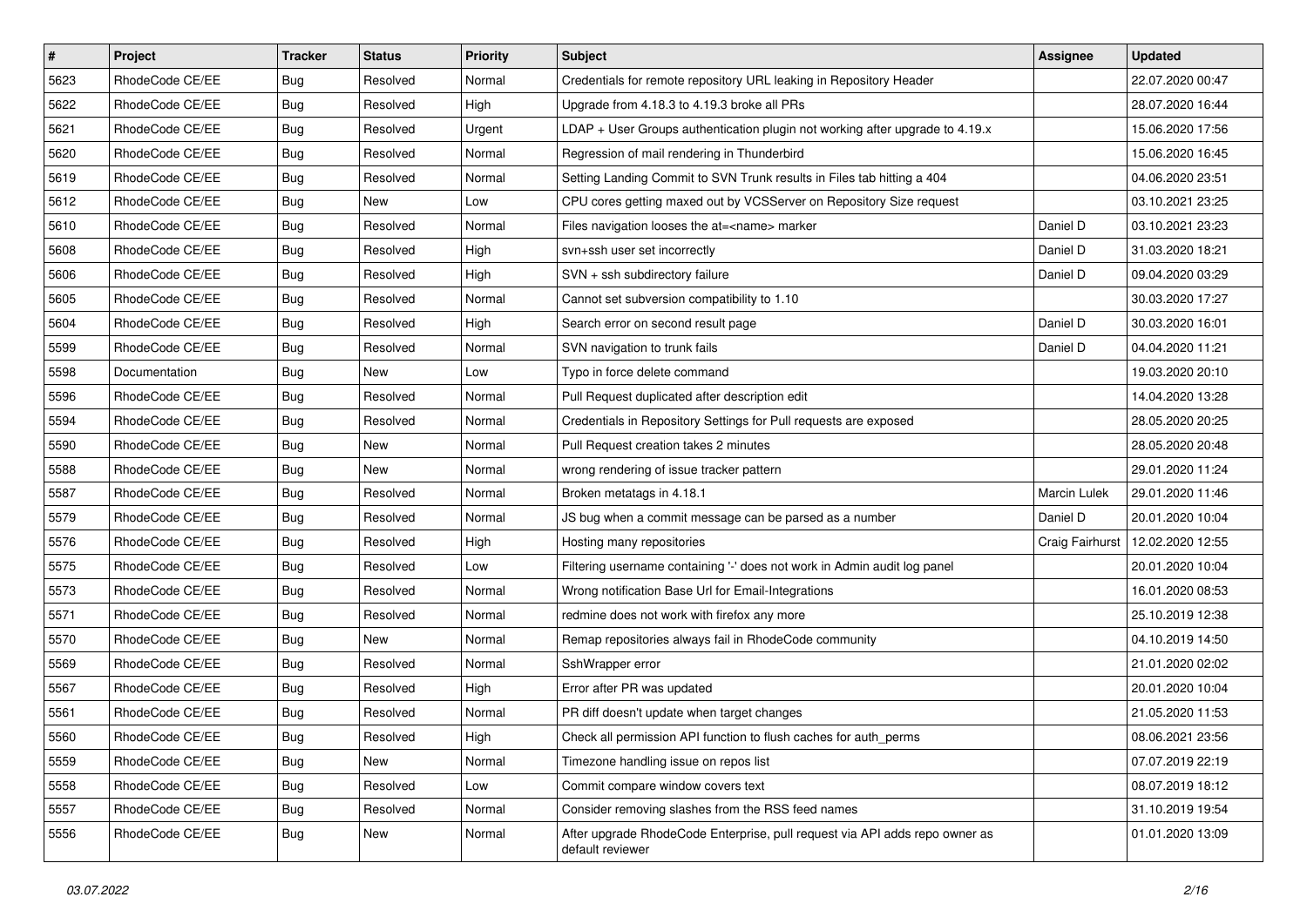| $\pmb{\#}$ | Project                | <b>Tracker</b> | <b>Status</b> | <b>Priority</b> | <b>Subject</b>                                                                                                    | <b>Assignee</b>    | <b>Updated</b>   |
|------------|------------------------|----------------|---------------|-----------------|-------------------------------------------------------------------------------------------------------------------|--------------------|------------------|
| 5555       | RhodeCode CE/EE        | <b>Bug</b>     | Resolved      | Normal          | Making Repository Public does not update the Default User Permissions                                             |                    | 28.05.2020 20:26 |
| 5553       | RhodeCode CE/EE        | Bug            | New           | Normal          | Exceptions Tracker - Exception ID: 140095575901360 after upgrade to the lastes<br>version                         | Thierry<br>Wynsdau | 10.07.2019 10:33 |
| 5551       | Documentation          | Bug            | New           | Normal          | Mention LargeFile and LFS in the Backup page                                                                      |                    | 21.04.2019 20:58 |
| 5550       | RhodeCode CE/EE        | Bug            | New           | Normal          | 500 Internal Server Error   The server has either erred or is incapable of performing<br>the requested operation. |                    | 18.04.2019 17:12 |
| 5547       | RhodeCode CE/EE        | Bug            | New           | Normal          | UI not consistent between Firefox and Chrome                                                                      |                    | 01.03.2019 23:35 |
| 5545       | RhodeCode CE/EE        | Bug            | <b>New</b>    | Normal          | Merge commit to contain the username/reponame of the origin                                                       |                    | 28.02.2019 13:46 |
| 5540       | RhodeCode CE/EE        | <b>Bug</b>     | New           | Normal          | Rhode Code 4.15.2 VCS Caching(?) behaviour                                                                        |                    | 25.02.2019 17:01 |
| 5538       | RhodeCode CE/EE        | <b>Bug</b>     | New           | Normal          | internal server error (UnicodeDecodeError) during rhodecode-index request                                         |                    | 20.02.2019 14:43 |
| 5535       | RhodeCode Control      | <b>Bug</b>     | New           | Normal          | improper rollback on upgrade failure                                                                              |                    | 09.02.2019 21:12 |
| 5531       | <b>RhodeCode Tools</b> | <b>Bug</b>     | New           | Normal          | rhodecode-index: default cli opts overwrite given mapping file                                                    |                    | 17.07.2020 17:36 |
| 5530       | RhodeCode CE/EE        | Bug            | Resolved      | Normal          | Email integration has incorrect url                                                                               |                    | 09.02.2019 10:33 |
| 5528       | RhodeCode CE/EE        | <b>Bug</b>     | Resolved      | High            | Empty Unicode file causes the PR to return HTTP 500                                                               |                    | 28.02.2019 13:52 |
| 5524       | RhodeCode CE/EE        | <b>Bug</b>     | New           | High            | Cannot log into RhodeCode anymore                                                                                 |                    | 15.01.2019 17:08 |
| 5523       | RhodeCode CE/EE        | Bug            | Resolved      | High            | user from AD is asked to change his password when logs in.                                                        | Thierry<br>Wynsdau | 28.05.2020 20:28 |
| 5522       | RhodeCode CE/EE        | Bug            | Resolved      | Low             | vcsserver fails when url contains extra "/"                                                                       |                    | 28.02.2019 13:52 |
| 5521       | RhodeCode CE/EE        | Bug            | Resolved      | Normal          | Proxing SVN http requests does not work when using prefix for rhodecode.                                          |                    | 28.02.2019 13:52 |
| 5519       | RhodeCode CE/EE        | <b>Bug</b>     | New           | High            | User unable to fork the repo despite setting Repository Forking to Disabled                                       |                    | 11.12.2018 22:21 |
| 5518       | RhodeCode CE/EE        | Bug            | Resolved      | Normal          | Zero-sized files in /rhodecode/config/rcextensions/examples                                                       |                    | 21.01.2020 02:18 |
| 5517       | RhodeCode CE/EE        | <b>Bug</b>     | Resolved      | Urgent          | Problem with upgrading to Community-4.15                                                                          |                    | 11.12.2018 06:32 |
| 5515       | RhodeCode CE/EE        | <b>Bug</b>     | Resolved      | Normal          | PR default reviewer is incorrect                                                                                  |                    | 28.02.2019 13:52 |
| 5513       | RhodeCode CE/EE        | <b>Bug</b>     | Resolved      | High            | Gist: GitHub flavoured markdown gist creation fails                                                               |                    | 07.07.2019 22:21 |
| 5512       | RhodeCode CE/EE        | <b>Bug</b>     | New           | Normal          | Show commit phase in summary view                                                                                 |                    | 09.11.2018 21:37 |
| 5510       | RhodeCode CE/EE        | Bug            | New           | High            | AssertionError: unexpected parameters: user_agent & hook_type                                                     |                    | 31.07.2021 11:14 |
| 5509       | RhodeCode CE/EE        | Bug            | New           | Normal          | Remove `!important attributes` from UI elements                                                                   |                    | 07.12.2018 07:40 |
| 5507       | RhodeCode CE/EE        | <b>Bug</b>     | Resolved      | Normal          | Markdown rendering needs improvement                                                                              |                    | 15.08.2019 15:40 |
| 5506       | RhodeCode CE/EE        | Bug            | New           | Normal          | Web UI fonts are not looking good and is difficult to read for people with low vision                             |                    | 26.10.2018 09:38 |
| 5505       | RhodeCode CE/EE        | Bug            | Resolved      | Normal          | Notification emails from RhodeCode is garbled in Outlook 2016 web client                                          |                    | 07.12.2018 09:49 |
| 5502       | RhodeCode CE/EE        | Bug            | Resolved      | High            | 500 error when using multiple custom branch permissions                                                           |                    | 07.12.2018 09:49 |
| 5501       | RhodeCode Control      | Bug            | New           | Normal          | rccontrol throwing rccontrol.lib.exceptions.SupervisorFailedToStart                                               |                    | 19.05.2022 19:32 |
| 5500       | RhodeCode CE/EE        | Bug            | New           | Normal          | How to enable/set "RC_SKIP_HOOKS" to disable svn hooks?                                                           |                    | 02.10.2018 07:45 |
| 5494       | RhodeCode CE/EE        | <b>Bug</b>     | New           | Normal          | rccontrol's python package management causes slow VCS SSH                                                         |                    | 02.04.2019 11:56 |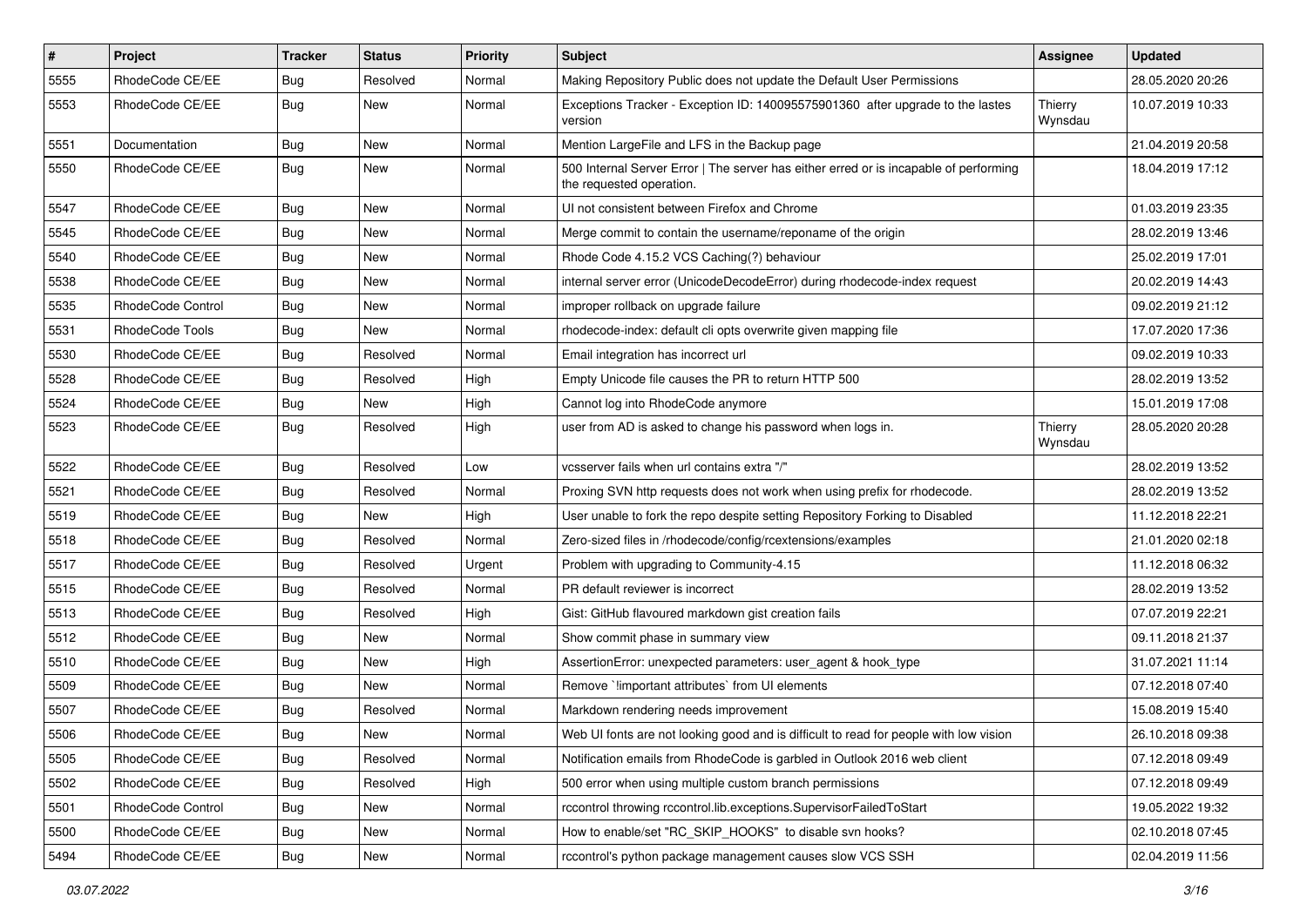| $\vert$ # | Project              | <b>Tracker</b> | <b>Status</b> | <b>Priority</b> | <b>Subject</b>                                                                                                                                                                       | Assignee | <b>Updated</b>   |
|-----------|----------------------|----------------|---------------|-----------------|--------------------------------------------------------------------------------------------------------------------------------------------------------------------------------------|----------|------------------|
| 5492      | RhodeCode CE/EE      | <b>Bug</b>     | New           | Normal          | VCSServer + SVN 1.10                                                                                                                                                                 |          | 26.07.2018 15:01 |
| 5490      | RhodeCode CE/EE      | Bug            | Resolved      | Normal          | Changes to repo group permissions via API are not audit logged                                                                                                                       |          | 28.02.2019 13:52 |
| 5489      | RhodeCode CE/EE      | Bug            | Resolved      | High            | grant_user_permission_to_repo_group API call fails to set permissions on child<br>repos                                                                                              |          | 11.07.2018 09:57 |
| 5482      | RhodeCode CE/EE      | Bug            | Resolved      | Normal          | Changing a repo's 'Remote pull uri' in its Settings fails with 'No repo type specified'                                                                                              |          | 31.10.2018 08:37 |
| 5475      | RhodeCode CE/EE      | <b>Bug</b>     | New           | Normal          | Unable to locate user in OpenLDAP directory via Idaps                                                                                                                                |          | 08.06.2018 20:06 |
| 5471      | RhodeCode CE/EE      | Bug            | New           | Normal          | Webhook integration failing: need more than 3 values to unpack                                                                                                                       |          | 01.06.2018 02:26 |
| 5462      | RhodeCode CE/EE      | <b>Bug</b>     | New           | Normal          | create_repo api fails with celery enabled                                                                                                                                            |          | 10.07.2018 17:49 |
| 5461      | RhodeCode CE/EE      | Bug            | Resolved      | Normal          | Changes to user group permissions via API are not audit logged                                                                                                                       |          | 30.08.2018 09:47 |
| 5460      | RhodeCode CE/EE      | <b>Bug</b>     | New           | Low             | Repo creation stuck when remote clone returns partial http code 500                                                                                                                  |          | 06.07.2018 19:14 |
| 5457      | RhodeCode CE/EE      | Bug            | Resolved      | Normal          | Internal server error on full-text search settings page with Elasticsearch                                                                                                           |          | 16.04.2018 09:08 |
| 5450      | RhodeCode Tools      | <b>Bug</b>     | New           | Normal          | rhodecode-api get_license_info no longer works                                                                                                                                       |          | 17.07.2018 15:01 |
| 5444      | RhodeCode CE/EE      | <b>Bug</b>     | Resolved      | Normal          | Error while creating a pull request on a Mercurial repository                                                                                                                        |          | 17.04.2018 22:29 |
| 5439      | Documentation        | <b>Bug</b>     | New           | Low             | JIRA Integration description: Wrong sample link                                                                                                                                      |          | 14.02.2018 14:25 |
| 5436      | RhodeCode CE/EE      | <b>Bug</b>     | Resolved      | High            | Unable To Open Pull Request in 4.11.2                                                                                                                                                |          | 14.02.2018 11:14 |
| 5434      | RhodeCode CE/EE      | <b>Bug</b>     | Resolved      | Immediate       | Locale problem                                                                                                                                                                       |          | 01.10.2021 09:51 |
| 5433      | RhodeCode CE/EE      | <b>Bug</b>     | Resolved      | High            | RhodeCode Community 4.11 doesn't handle HG largefiles extension                                                                                                                      |          | 01.02.2018 20:08 |
| 5414      | RhodeCode CE/EE      | Bug            | <b>New</b>    | High            | When Opening New Pull Request, Target Revision Default Is Undesireable                                                                                                               |          | 11.04.2018 23:20 |
| 5412      | RhodeCode CE/EE      | Bug            | Resolved      | Normal          | Webhook for "pullrequest commented" event returns incomplete data                                                                                                                    |          | 27.02.2018 18:00 |
| 5410      | RhodeCode CE/EE      | Bug            | New           | Normal          | After converting to CE, we get the following error when trying to view some repos in<br>the UI: "UnicodeDecodeError: 'ascii' codec can't decode byte" (full error in<br>Description) |          | 25.01.2018 20:45 |
| 5406      | RhodeCode CE/EE      | <b>Bug</b>     | <b>New</b>    | Normal          | <b>Installer Fails</b>                                                                                                                                                               |          | 01.12.2017 11:52 |
| 5405      | RhodeCode CE/EE      | Bug            | New           | Normal          | Add repository from UI leads to HTTP/404                                                                                                                                             |          | 28.11.2017 11:39 |
| 5399      | RhodeCode CE/EE      | <b>Bug</b>     | In Progress   | High            | Issues with Git LFS integration                                                                                                                                                      |          | 07.07.2019 22:21 |
| 5381      | RhodeCode CE/EE      | <b>Bug</b>     | Resolved      | Normal          | Email integration changeset links invalid                                                                                                                                            |          | 06.09.2017 12:29 |
| 5380      | RhodeCode CE/EE      | <b>Bug</b>     | Resolved      | Normal          | repo commits pageintion error                                                                                                                                                        |          | 06.09.2017 19:16 |
| 5379      | RhodeCode CE/EE      | <b>Bug</b>     | Resolved      | Normal          | Journal RSS feed errors                                                                                                                                                              |          | 01.09.2017 16:40 |
| 5376      | RhodeCode CE/EE      | Bug            | Resolved      | Normal          | error: pretxnchangegroup.acl hook failed: acl: user "" denied on branch "default"                                                                                                    |          | 16.08.2017 19:45 |
| 5371      | RhodeCode CE/EE      | <b>Bug</b>     | New           | Normal          | Comment times in Pull Requests are off by 1 day                                                                                                                                      |          | 10.04.2018 15:11 |
| 5348      | Documentation        | <b>Bug</b>     | New           | Normal          | Uninstall documentaion missing some steps                                                                                                                                            |          | 06.07.2017 10:25 |
| 5347      | Documentation        | <b>Bug</b>     | New           | Normal          | Post Install steps should include Apache or Nginx setup.                                                                                                                             |          | 06.07.2017 10:23 |
| 5342      | RhodeCode Appenlight | Bug            | New           | Low             | Broken link [Applications Modify application]                                                                                                                                        |          | 21.06.2017 21:21 |
| 5337      | RhodeCode CE/EE      | <b>Bug</b>     | Resolved      | Normal          | Possible memory leak after few Git Pull Requests                                                                                                                                     |          | 08.08.2017 13:08 |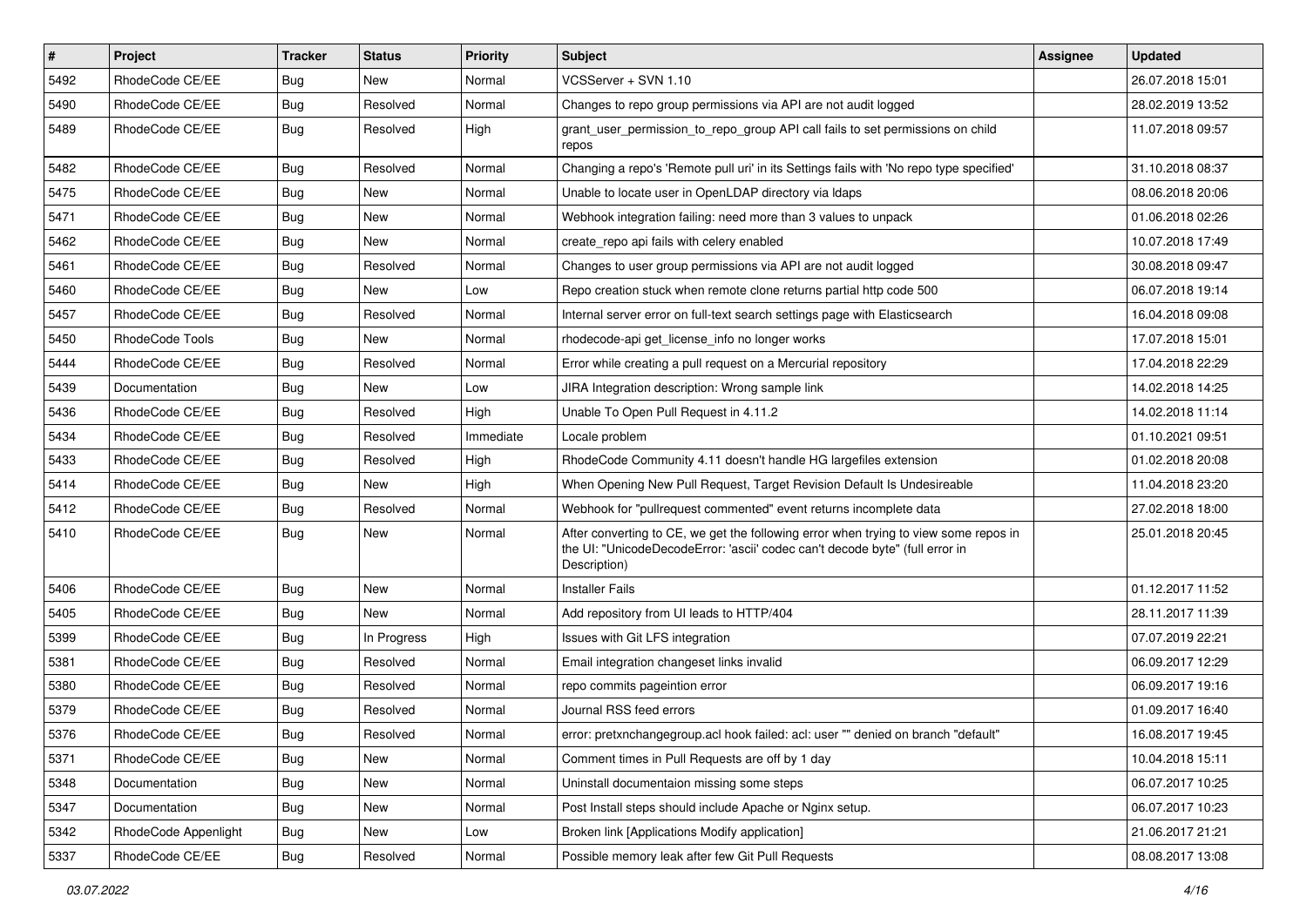| #    | Project         | <b>Tracker</b> | <b>Status</b> | <b>Priority</b> | <b>Subject</b>                                                                                                       | <b>Assignee</b>              | <b>Updated</b>   |
|------|-----------------|----------------|---------------|-----------------|----------------------------------------------------------------------------------------------------------------------|------------------------------|------------------|
| 5304 | RhodeCode CE/EE | Bug            | Resolved      | Normal          | Email template not correct                                                                                           |                              | 31.10.2018 08:36 |
| 5297 | RhodeCode CE/EE | Bug            | Resolved      | Normal          | Locale fails on a SuSE system                                                                                        |                              | 31.10.2018 08:36 |
| 5277 | RhodeCode CE/EE | Bug            | Resolved      | Normal          | table id=user_list_table - Ajax error                                                                                |                              | 13.04.2017 01:04 |
| 5266 | RhodeCode CE/EE | Bug            | Resolved      | Normal          | Validate if changes in target branches get's propagated on Pull request updates                                      |                              | 05.04.2017 18:10 |
| 5259 | RhodeCode CE/EE | Bug            | Resolved      | Normal          | user-journal storage changes                                                                                         |                              | 12.04.2017 00:04 |
| 5257 | RhodeCode CE/EE | Bug            | New           | Normal          | Git repository with big binary file provokes error and strange behavior/memory leak<br>of RH.                        | Marcin<br>Kuzminski<br>[CTO] | 23.03.2017 22:02 |
| 5248 | Documentation   | Bug            | New           | Normal          | Installation of rhodecode-tools                                                                                      |                              | 16.03.2017 16:35 |
| 5227 | RhodeCode CE/EE | Bug            | New           | Normal          | 400 during a svn checkout, file with special chars                                                                   |                              | 23.02.2017 17:43 |
| 5218 | RhodeCode CE/EE | Bug            | New           | Normal          | 500 when forking repository, when using special chars in password.                                                   |                              | 19.02.2017 21:46 |
| 5213 | RhodeCode CE/EE | Bug            | Resolved      | Normal          | Fixing Apache Proxy timeout issues                                                                                   |                              | 14.02.2017 09:44 |
| 5210 | RhodeCode CE/EE | Bug            | Resolved      | Normal          | webook problems                                                                                                      |                              | 13.02.2017 19:43 |
| 5164 | RhodeCode CE/EE | Bug            | Resolved      | Normal          | non-web calls are leaking session objects                                                                            |                              | 13.01.2017 01:30 |
| 5153 | Documentation   | Bug            | Resolved      | Normal          | Documentation: /tmp permissions                                                                                      |                              | 04.01.2017 13:02 |
| 4676 | RhodeCode CE/EE | Bug            | Resolved      | Normal          | Some admin passwords can make installation fail                                                                      |                              | 16.12.2016 16:16 |
| 4675 | RhodeCode CE/EE | Bug            | Resolved      | Normal          | Disk free inodes are displayed incorrectly                                                                           |                              | 13.12.2016 22:41 |
| 4306 | RhodeCode CE/EE | Bug            | Resolved      | Normal          | Issue to push file with character # on a SVN                                                                         |                              | 03.04.2017 16:44 |
| 4304 | RhodeCode CE/EE | Bug            | Resolved      | High            | Search: Internal Server Error                                                                                        |                              | 26.11.2016 16:26 |
| 4296 | RhodeCode CE/EE | Bug            | Resolved      | Normal          | [ee] Can not create pull requests with reviewers.                                                                    | Daniel D                     | 07.11.2016 21:17 |
| 4285 | RhodeCode CE/EE | Bug            | <b>New</b>    | Normal          | Intermittent error while trying to create or fork a repository                                                       |                              | 17.10.2016 22:42 |
| 4279 | RhodeCode CE/EE | Bug            | Resolved      | Normal          | re-captcha validation is broken                                                                                      | Martin<br><b>Bornhold</b>    | 26.10.2016 22:27 |
| 4278 | RhodeCode CE/EE | Bug            | Resolved      | Normal          | [admin] Clicking the save button in admin -> settings -> issue tracker leads to<br>exception if no patterns entered. | Daniel D                     | 18.10.2016 13:38 |
| 4277 | RhodeCode CE/EE | Bug            | Resolved      | Normal          | [frontend] System info page does not work correctly in safari.                                                       | Martin<br>Bornhold           | 04.11.2016 12:08 |
| 4276 | RhodeCode CE/EE | Bug            | Resolved      | Normal          | System info page uses mercurial/git versions from RhodeCode instead of VCSServer                                     | Marcin<br>Kuzminski<br>[CTO] | 14.11.2016 21:19 |
| 4274 | RhodeCode CE/EE | Bug            | Resolved      | Normal          | 500 error when push big objects                                                                                      |                              | 13.02.2017 19:53 |
| 4273 | RhodeCode CE/EE | Bug            | Resolved      | Urgent          | GIT executable not seen by vcsserver                                                                                 | Martin<br>Bornhold           | 13.10.2016 15:45 |
| 4271 | RhodeCode CE/EE | Bug            | Resolved      | Normal          | Browsing new repository groups via SVN issue                                                                         | Martin<br>Bornhold           | 19.10.2016 11:11 |
| 4268 | RhodeCode CE/EE | <b>Bug</b>     | Resolved      | High            | [ee] default reviewers from changed lines is returning wrong values                                                  | Daniel D                     | 06.10.2016 14:35 |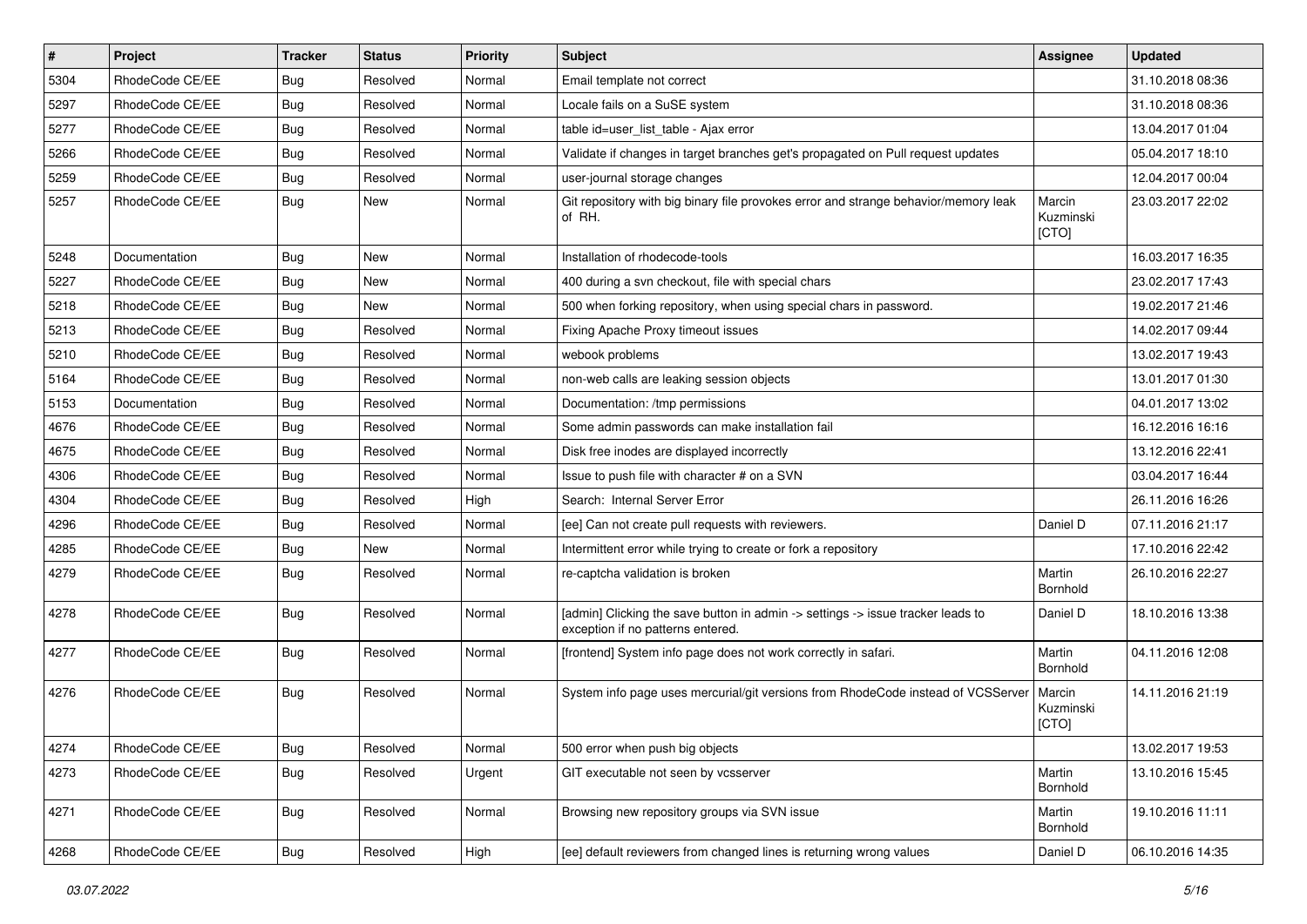| $\vert$ # | Project         | <b>Tracker</b> | <b>Status</b> | <b>Priority</b> | <b>Subject</b>                                                                                                     | <b>Assignee</b>              | <b>Updated</b>   |
|-----------|-----------------|----------------|---------------|-----------------|--------------------------------------------------------------------------------------------------------------------|------------------------------|------------------|
| 4266      | RhodeCode CE/EE | <b>Bug</b>     | Resolved      | Normal          | Error 500 on integrations page after setting up Webhook                                                            |                              | 17.10.2016 15:35 |
| 4256      | RhodeCode CE/EE | <b>Bug</b>     | New           | Normal          | [ce, ee, ux] Source code highlight colors conflict with red/green inserted/deleted<br>blocks                       | Daniel D                     | 03.10.2016 05:00 |
| 4255      | RhodeCode CE/EE | <b>Bug</b>     | New           | Normal          | [translation, i18n] translation not being applied to integrations pages                                            |                              | 30.09.2016 15:56 |
| 4254      | RhodeCode CE/EE | Bug            | Resolved      | Normal          | [frontend] 500 Internal Server Error with i18n-ed pages                                                            | Lisa Quatmann                | 30.09.2016 14:38 |
| 4250      | RhodeCode CE/EE | <b>Bug</b>     | Resolved      | Normal          | Adding a reviewer into existing PR doesn't set a reason.                                                           | Marcin<br>Kuzminski<br>[CTO] | 07.10.2016 20:05 |
| 4247      | RhodeCode CE/EE | <b>Bug</b>     | Resolved      | Normal          | [vcs] Using current time as timestamp during archive creating leads to changing<br>hashes                          | Martin<br>Bornhold           | 28.09.2016 12:07 |
| 4233      | RhodeCode CE/EE | <b>Bug</b>     | Resolved      | High            | slack, git push problem                                                                                            | Daniel D                     | 26.09.2016 11:56 |
| 4224      | RhodeCode CE/EE | <b>Bug</b>     | Resolved      | Normal          | [docs] update docs re: removing old instances when switching editions                                              | Lisa Quatmann                | 11.10.2016 15:36 |
| 4223      | RhodeCode CE/EE | Bug            | Resolved      | High            | [git, tags] annotated tags not appearing in UI                                                                     | Daniel D                     | 12.09.2016 06:12 |
| 4208      | RhodeCode CE/EE | <b>Bug</b>     | New           | Normal          | [ce, ee] test errors get hidden by error page                                                                      | Daniel D                     | 14.09.2016 12:00 |
| 4206      | RhodeCode CE/EE | <b>Bug</b>     | Resolved      | High            | Error creating SVN groups                                                                                          |                              | 15.09.2016 13:24 |
| 4199      | RhodeCode CE/EE | <b>Bug</b>     | Resolved      | High            | investigate: ongoing SSL problems when switching to 4.X from 3.X                                                   | Johannes<br>Bornhold         | 15.09.2016 13:14 |
| 4190      | RhodeCode CE/EE | Bug            | New           | Normal          | [tests] fix or remove rst xss inline test                                                                          |                              | 22.08.2016 12:15 |
| 4189      | RhodeCode CE/EE | <b>Bug</b>     | New           | Normal          | [tests, git] count of commit ids is different for git than hg when comparing remote                                |                              | 22.08.2016 12:34 |
| 4188      | RhodeCode CE/EE | <b>Bug</b>     | New           | Normal          | [tests, svn] changeset tests produce different results for svn                                                     |                              | 22.08.2016 09:54 |
| 4184      | RhodeCode CE/EE | Bug            | Resolved      | High            | fix content INT overflow bug                                                                                       | Marcin<br>Kuzminski<br>[CTO] | 23.08.2016 10:31 |
| 4178      | RhodeCode CE/EE | Bug            | Resolved      | Normal          | RhodeCode EE OVA VM wont run on a ESX 6.0 host                                                                     | Marcin<br>Kuzminski<br>[CTO] | 15.09.2016 13:25 |
| 4173      | RhodeCode CE/EE | Bug            | Resolved      | Urgent          | [ce, ee] mysql recycle pool timeout not working                                                                    | Daniel D                     | 16.08.2016 22:02 |
| 4166      | RhodeCode CE/EE | <b>Bug</b>     | Resolved      | Urgent          | [ce] Rhodecode crashing after MySQL error                                                                          |                              | 23.08.2016 23:35 |
| 4155      | RhodeCode CE/EE | Bug            | Resolved      | Low             | Date of Last Change is not displayed correctly                                                                     | Marcin<br>Kuzminski<br>[CTO] | 21.01.2020 02:20 |
| 4154      | RhodeCode CE/EE | <b>Bug</b>     | New           | Low             | [ce, ee] user register via github captcha                                                                          |                              | 05.08.2016 22:51 |
| 4121      | RhodeCode CE/EE | Bug            | Resolved      | Normal          | [ce, ee] server announcement has extra margin                                                                      | Lisa Quatmann                | 26.09.2016 14:00 |
| 4116      | RhodeCode CE/EE | Bug            | New           | High            | [ee] Starting EE or running paster commands like setup-rhodecode does not work<br>without setting LC_ALL properly. |                              | 18.08.2016 21:03 |
| 4110      | RhodeCode CE/EE | <b>Bug</b>     | In Progress   | Normal          | [ce, ee] repos can be named _admin, _static                                                                        | Daniel D                     | 20.07.2016 19:51 |
| 4109      | RhodeCode CE/EE | <b>Bug</b>     | New           | Normal          | [files] The "switch to commit" widget is broken after using browser back button                                    |                              | 17.04.2018 21:50 |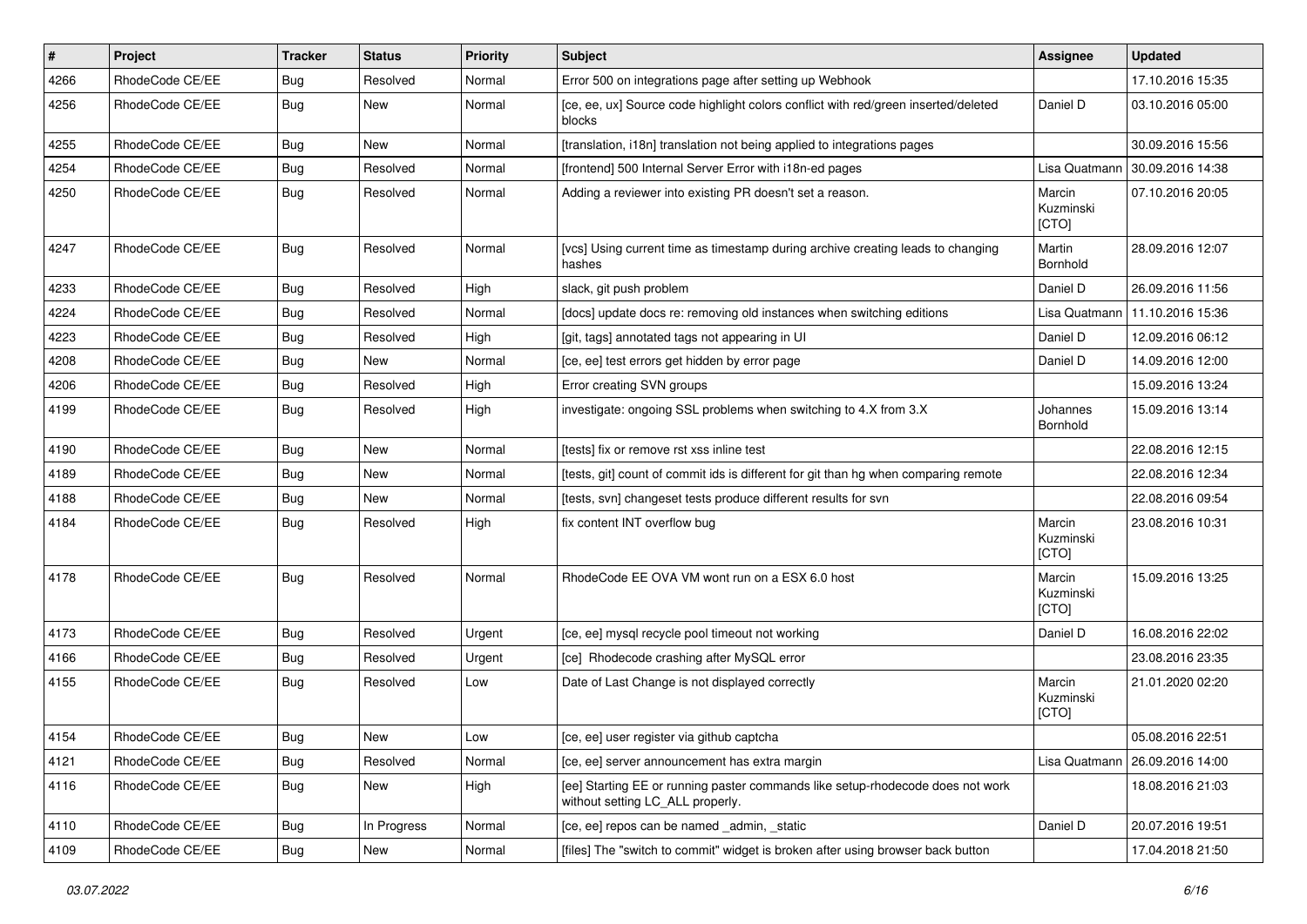| $\vert$ # | <b>Project</b>       | <b>Tracker</b> | <b>Status</b> | <b>Priority</b> | <b>Subject</b>                                                                          | <b>Assignee</b>                     | <b>Updated</b>                   |
|-----------|----------------------|----------------|---------------|-----------------|-----------------------------------------------------------------------------------------|-------------------------------------|----------------------------------|
| 4092      | RhodeCode CE/EE      | <b>Bug</b>     | Feedback      | Normal          | [ce, ee] Redmine/JIRA integrations - smart commits                                      | Daniel D                            | 21.07.2016 12:59                 |
| 4091      | RhodeCode CE/EE      | Bug            | Resolved      | Normal          | [ce, ee] Redmine integration blocks for 30 seconds if redmine server not available      | Daniel D                            | 15.07.2016 12:26                 |
| 4090      | RhodeCode CE/EE      | Bug            | Resolved      | Normal          | test ticket                                                                             |                                     | 09.03.2021 20:39                 |
| 4089      | RhodeCode CE/EE      | <b>Bug</b>     | Resolved      | Normal          | svn repository does not exist                                                           |                                     | 12.06.2018 12:29                 |
| 4065      | RhodeCode CE/EE      | <b>Bug</b>     | Resolved      | Normal          | [ux, login] 404 on login after comment attempt                                          | Marcin<br>Kuzminski<br>[CTO]        | 04.07.2016 00:40                 |
| 4040      | RhodeCode CE/EE      | Bug            | <b>New</b>    | Low             | [ce, ee] logout when logged out causes 403 Cross-site request forgery detected          |                                     | 23.06.2016 13:40                 |
| 4036      | RhodeCode CE/EE      | Bug            | Resolved      | Normal          | encrypted clone_uri can throw unicodeerror after key change                             | Marcin<br>Kuzminski<br><b>ICTOI</b> | 27.06.2016 19:38                 |
| 4035      | RhodeCode CE/EE      | Bug            | In Progress   | Normal          | failed to create whoosh index                                                           | Marcin<br>Kuzminski<br>[CTO]        | 06.07.2016 00:04                 |
| 3994      | RhodeCode Appenlight | <b>Bug</b>     | <b>New</b>    | Normal          | during setup, user is given option to make admin account even if one does not exist     |                                     | 08.06.2016 12:44                 |
| 3991      | RhodeCode Appenlight | Bug            | Resolved      | Normal          | report logs need upper margin                                                           |                                     | 21.06.2016 18:55                 |
| 3990      | RhodeCode Appenlight | Bug            | <b>New</b>    | Normal          | some dashboard builder buttons are up against fields                                    |                                     | 07.06.2016 12:01                 |
| 3989      | RhodeCode Appenlight | Bug            | Resolved      | Normal          | even up report spacing                                                                  |                                     | 21.06.2016 18:55                 |
| 3987      | RhodeCode Appenlight | Bug            | <b>New</b>    | Normal          | adjust footer so it's consistent with the website footer                                |                                     | 15.06.2016 10:20                 |
| 3986      | RhodeCode Appenlight | <b>Bug</b>     | <b>New</b>    | Normal          | table headers should be left aligned                                                    |                                     | 07.06.2016 11:53                 |
| 3971      | RhodeCode CE/EE      | Bug            | Resolved      | Normal          | [ce, vcs] Merge requests/Pull requests failing due to rebase problem                    | Johannes<br>Bornhold                | 19.07.2016 15:54                 |
| 3963      | RhodeCode CE/EE      | Bug            | <b>New</b>    | Normal          | [ce] Getting a newly added repo via remap/rescan via api gives no data                  |                                     | 27.05.2016 05:02                 |
| 3956      | RhodeCode CE/EE      | <b>Bug</b>     | <b>New</b>    | Normal          | [ce] - svn commit with all 'None' properties (author, message, etc.)                    |                                     | 23.05.2016 17:22                 |
| 3950      | RhodeCode CE/EE      | Bug            | Resolved      | Normal          | [ce, ee] trying to merge pr against a deleted branch/bookmark breaks the pr page        | Martin<br><b>Bornhold</b>           | 27.10.2016 16:12                 |
| 3939      | RhodeCode CE/EE      | <b>Bug</b>     | <b>New</b>    | Normal          | [ux] changelog filter blank after going back in browser                                 |                                     | 18.05.2016 14:50                 |
| 3923      | RhodeCode CE/EE      | Bug            | New           | Normal          | odd exception on running internal-code                                                  |                                     | 09.08.2016 10:54                 |
| 3922      | RhodeCode CE/EE      | <b>Bug</b>     | New           | Normal          | svn backend returns different diff to git/hg backends                                   |                                     | 11.05.2016 14:29                 |
| 3615      | RhodeCode CE/EE      | Bug            | New           | Low             | (OperationalError) too many SQL variables on admin journal page                         |                                     | 06.05.2016 11:45                 |
| 3555      | RhodeCode CE/EE      | Bug            | Resolved      | Normal          | Then disabled repo location change the panel should explicitly state that it's disabled |                                     | 25.04.2016 10:34                 |
| 3549      | RhodeCode CE/EE      | <b>Bug</b>     | Resolved      | Normal          | [4.0.0 regression], file source links use last commit id instead of current commit id   | Marcin<br>Kuzminski<br><b>ICTOI</b> | 21.04.2016 16:10                 |
| 3488      | RhodeCode CE/EE      | Bug            | Resolved      | Normal          | [frontend, styling] update icon font                                                    |                                     | Lisa Quatmann   04.10.2016 13:27 |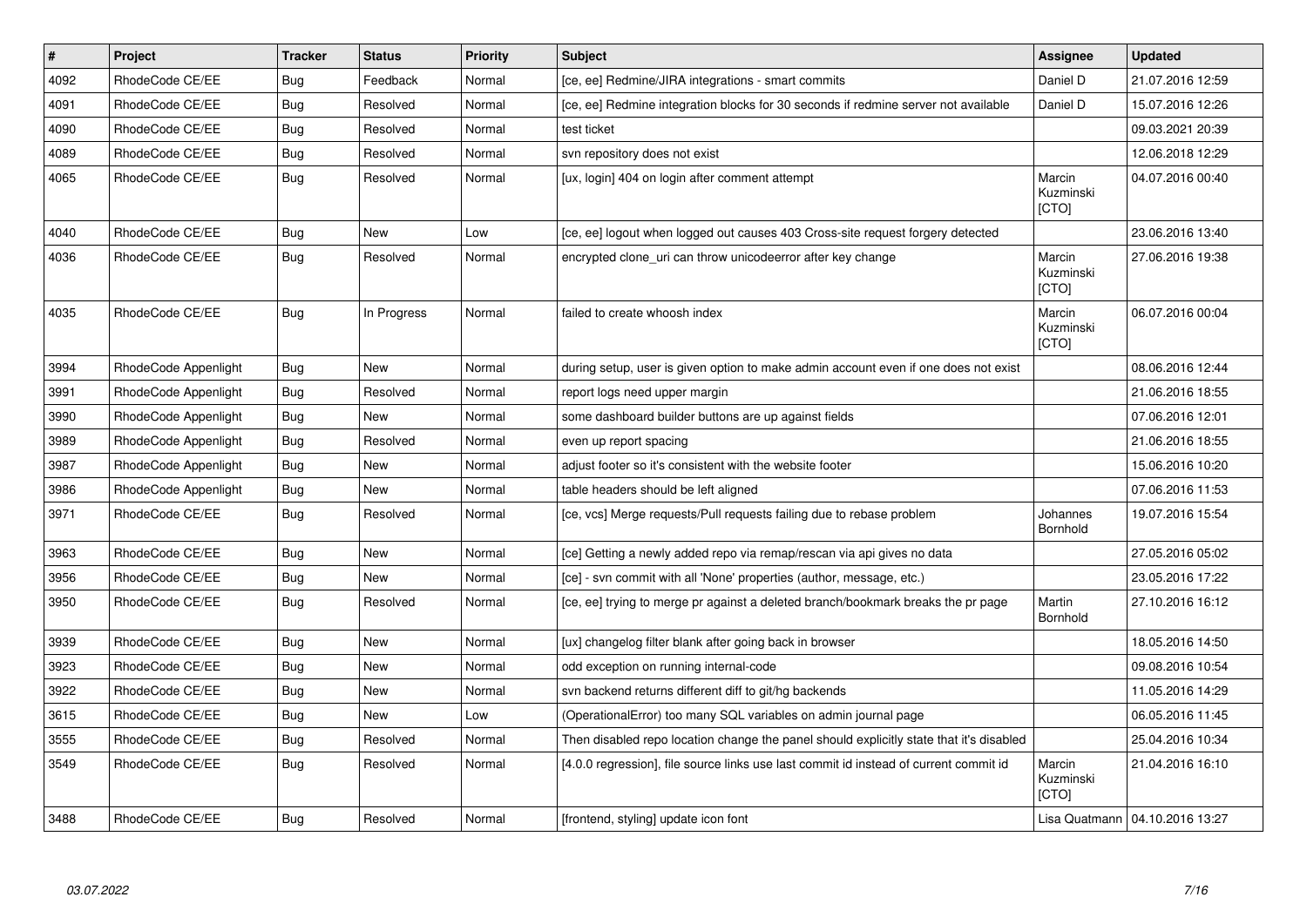| #    | Project         | <b>Tracker</b> | <b>Status</b> | <b>Priority</b> | Subject                                                                     | Assignee                     | <b>Updated</b>   |
|------|-----------------|----------------|---------------|-----------------|-----------------------------------------------------------------------------|------------------------------|------------------|
| 3483 | RhodeCode CE/EE | <b>Bug</b>     | New           | Normal          | oauth: disable 3rd party registration if RhodeCode registration is disabled | Marcin<br>Kuzminski<br>[CTO] | 13.04.2016 12:13 |
| 3441 | RhodeCode CE/EE | Bug            | New           | Normal          | [ux] clicking on line in file view scrolls to that line                     |                              | 05.04.2016 13:35 |
| 3382 | RhodeCode CE/EE | Bug            | New           | Normal          | download superrepo with subrepos                                            |                              | 25.03.2016 01:30 |
| 3372 | RhodeCode CE/EE | Bug            | In Progress   | High            | [Idap, groups] Customer gets an empty list of groups                        | Mikhail<br>Chernykh          | 08.06.2016 11:32 |
| 3357 | RhodeCode CE/EE | Bug            | Resolved      | Normal          | switch to sometimes fails to load files metadata                            |                              | 30.03.2016 10:56 |
| 3351 | RhodeCode CE/EE | Bug            | New           | Normal          | Duplicate IP whitelist entry shows error flash                              |                              | 21.03.2016 15:54 |
| 3334 | RhodeCode CE/EE | <b>Bug</b>     | New           | Normal          | Attempt to edit .coveragerc through the online file editor                  |                              | 17.03.2016 13:49 |
| 3250 | RhodeCode CE/EE | Bug            | New           | Normal          | Posting a comment message is very slow !                                    |                              | 17.03.2016 12:57 |
| 3022 | RhodeCode CE/EE | Bug            | New           | Normal          | SVN support with repositories groups                                        |                              | 26.07.2016 18:25 |
| 2264 | RhodeCode CE/EE | Bug            | Resolved      | Normal          | New user password change doesn't actually require a password change.        |                              | 12.08.2016 16:01 |
| 1404 | RhodeCode CE/EE | Bug            | Resolved      | Normal          | clone of really huge git repo (4gb) causes pyro to explode                  |                              | 07.02.2017 14:52 |
| 5653 | RhodeCode CE/EE | Feature        | New           | Normal          | Extend SSH clone to support cloning by repo id.                             | Marcin<br>Kuzminski<br>[CTO] | 17.02.2021 12:58 |
| 5643 | RhodeCode CE/EE | Feature        | Resolved      | Low             | jump to bottom of review                                                    |                              | 30.04.2021 08:53 |
| 5642 | RhodeCode CE/EE | Feature        | Resolved      | Normal          | pull request version column in commit list                                  |                              | 30.04.2021 08:53 |
| 5641 | RhodeCode CE/EE | Feature        | New           | Normal          | "Add draft" / (x) button usability                                          |                              | 30.11.2020 20:53 |
| 5638 | RhodeCode CE/EE | Feature        | New           | Normal          | Add "Copy full url path" button                                             |                              | 05.02.2021 20:23 |
| 5637 | RhodeCode CE/EE | Feature        | New           | Normal          | Clone URL templates - add per repository/namespace                          |                              | 29.10.2020 09:38 |
| 5635 | RhodeCode CE/EE | Feature        | Resolved      | Normal          | Remember column sorted by of the "Pull Requests You Participate In" table   |                              | 30.11.2020 22:30 |
| 5631 | RhodeCode CE/EE | Feature        | New           | Normal          | Change target of PR                                                         |                              | 31.07.2020 17:05 |
| 5617 | RhodeCode CE/EE | Feature        | New           | Normal          | Allow PRs to non-head bookmarks                                             |                              | 20.05.2020 12:25 |
| 5615 | RhodeCode CE/EE | Feature        | Resolved      | Normal          | Misleading message in PR diff view "File was deleted in this version"       | Daniel D                     | 23.04.2020 17:40 |
| 5614 | RhodeCode CE/EE | Feature        | Resolved      | Normal          | Show context function name in hg diffs                                      |                              | 23.04.2020 13:43 |
| 5613 | RhodeCode CE/EE | Feature        | New           | Low             | Feature Request: Issue tracker link in new tab/window                       |                              | 03.10.2021 23:25 |
| 5611 | RhodeCode CE/EE | Feature        | Resolved      | Normal          | Add information "is the pull request up to date?" in the PR page            |                              | 03.10.2021 23:24 |
| 5603 | RhodeCode CE/EE | Feature        | Resolved      | Normal          | Code search - highlight matching search terms                               |                              | 30.03.2020 11:16 |
| 5602 | RhodeCode CE/EE | Feature        | Resolved      | Normal          | Copy full path only copies partial                                          | Daniel D                     | 30.03.2020 16:04 |
| 5601 | RhodeCode CE/EE | Feature        | Resolved      | Normal          | Default navigation should be by branch name not commit id                   |                              | 04.06.2020 23:51 |
| 5600 | RhodeCode CE/EE | Feature        | New           | Normal          | Change default repository landing page                                      |                              | 27.01.2021 01:04 |
| 5595 | RhodeCode CE/EE | Feature        | New           | Normal          | Group code review mail notification                                         |                              | 03.03.2020 10:17 |
| 5586 | RhodeCode CE/EE | Feature        | New           | Normal          | @mention should be a link                                                   |                              | 29.01.2020 11:46 |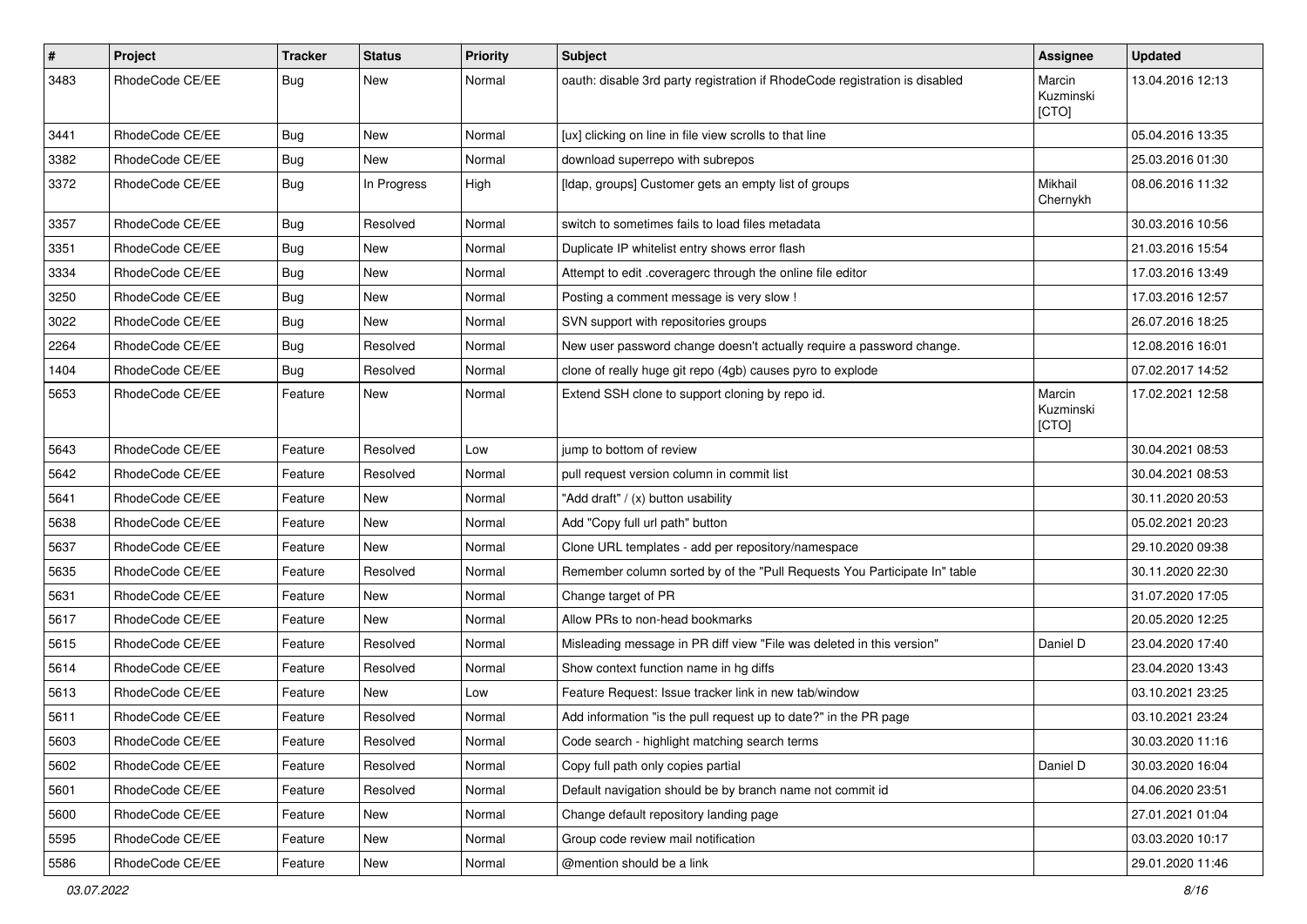| $\vert$ # | Project           | Tracker | <b>Status</b> | <b>Priority</b> | Subject                                                                                         | Assignee                     | <b>Updated</b>                    |
|-----------|-------------------|---------|---------------|-----------------|-------------------------------------------------------------------------------------------------|------------------------------|-----------------------------------|
| 5585      | RhodeCode CE/EE   | Feature | Resolved      | Normal          | Minimize downtime on rccontrol upgrade                                                          |                              | 27.03.2020 09:45                  |
| 5584      | RhodeCode CE/EE   | Feature | <b>New</b>    | Normal          | "update pull request link" message on vcs client                                                |                              | 23.01.2020 10:32                  |
| 5583      | RhodeCode CE/EE   | Feature | Resolved      | Normal          | rcextensions hook for pull request comment                                                      |                              | 23.04.2020 13:42                  |
| 5582      | RhodeCode Control | Feature | New           | Normal          | Add the version number of a PR in the HTTP API                                                  |                              | 15.01.2020 10:45                  |
| 5581      | RhodeCode CE/EE   | Feature | Resolved      | Normal          | expose `send_email` option in the HTTP API, for `comment_commit` and<br>`comment pull request`  | Daniel D                     | 29.01.2020 11:46                  |
| 5574      | RhodeCode CE/EE   | Feature | Resolved      | Normal          | hg: Information for external hooks                                                              |                              | 30.07.2020 15:40                  |
| 5552      | RhodeCode CE/EE   | Feature | New           | High            | PR dependency across repos                                                                      |                              | 22.06.2019 01:15                  |
| 5548      | RhodeCode CE/EE   | Feature | New           | Normal          | Initial Search API                                                                              | Peter Colledge               | 07.07.2019 22:21                  |
| 5543      | RhodeCode CE/EE   | Feature | New           | Normal          | Repo API should have equivalent get_repo_audit_logs() to User API call<br>get_user_audit_logs() |                              | 26.02.2019 12:22                  |
| 5536      | RhodeCode CE/EE   | Feature | Resolved      | Low             | Ability to disable server-side SSH key generation                                               |                              | 28.02.2019 13:52                  |
| 5534      | RhodeCode Control | Feature | <b>New</b>    | Normal          | extract/preload subcommand                                                                      |                              | 14.02.2019 14:45                  |
| 5533      | RhodeCode Control | Feature | In Progress   | Normal          | Support busybox tar                                                                             |                              | 09.02.2019 22:09                  |
| 5520      | RhodeCode CE/EE   | Feature | Resolved      | Normal          | Show the head commits shas when the merge is prevented due to multiple heads                    |                              | 28.02.2019 13:52                  |
| 5511      | RhodeCode CE/EE   | Feature | New           | Normal          | New feature to synchronize the fork with the remote repo from the summary page                  |                              | 13.11.2018 01:23                  |
| 5504      | RhodeCode CE/EE   | Feature | New           | Normal          | Buttons to copy commit hash and to expand the commit message in the repo<br>summary view        |                              | 26.10.2018 00:59                  |
| 5469      | RhodeCode CE/EE   | Feature | Resolved      | Normal          | elastisearch > 2.x not supported ?                                                              |                              | 21.01.2020 02:19                  |
| 5442      | RhodeCode CE/EE   | Feature | Resolved      | Low             | Preview of Jupyter notebooks                                                                    | Marcin<br>Kuzminski<br>[CTO] | 16.01.2019 16:33                  |
| 5441      | RhodeCode CE/EE   | Feature | New           | Low             | Some files not parsed as XML files                                                              | Marcin<br>Kuzminski<br>[CTO] | 12.06.2018 12:23                  |
| 5396      | RhodeCode CE/EE   | Feature | Resolved      | Normal          | Merge state with shadow repo should be created during pull request                              |                              | 12.10.2017 21:57                  |
| 5382      | RhodeCode CE/EE   | Feature | New           | Normal          | Support for repository aliases                                                                  | Marcin<br>Kuzminski<br>[CTO] | 04.09.2017 15:17                  |
| 5368      | RhodeCode CE/EE   | Feature | Resolved      | Normal          | Mercurial: Close branch before merging it                                                       |                              | Mathieu Cantin   21.01.2020 02:11 |
| 5321      | RhodeCode CE/EE   | Feature | Resolved      | Normal          | Audit logs                                                                                      |                              | 21.06.2017 12:49                  |
| 5316      | RhodeCode CE/EE   | Feature | In Progress   | Normal          | UI should provide checkout URL for a SVN path                                                   |                              | 06.11.2017 21:59                  |
| 5289      | RhodeCode CE/EE   | Feature | New           | High            | Ability to Upload/Replace a file using the UI                                                   |                              | 22.09.2017 10:29                  |
| 5278      | RhodeCode CE/EE   | Feature | New           | Normal          | Require support for git repositories of the form git://                                         |                              | 13.04.2017 15:20                  |
| 5273      | RhodeCode CE/EE   | Feature | New           | Normal          | Comment status                                                                                  |                              | 07.04.2017 13:10                  |
| 5272      | RhodeCode CE/EE   | Feature | Resolved      | Normal          | Pull Request checklist                                                                          |                              | 21.01.2020 02:09                  |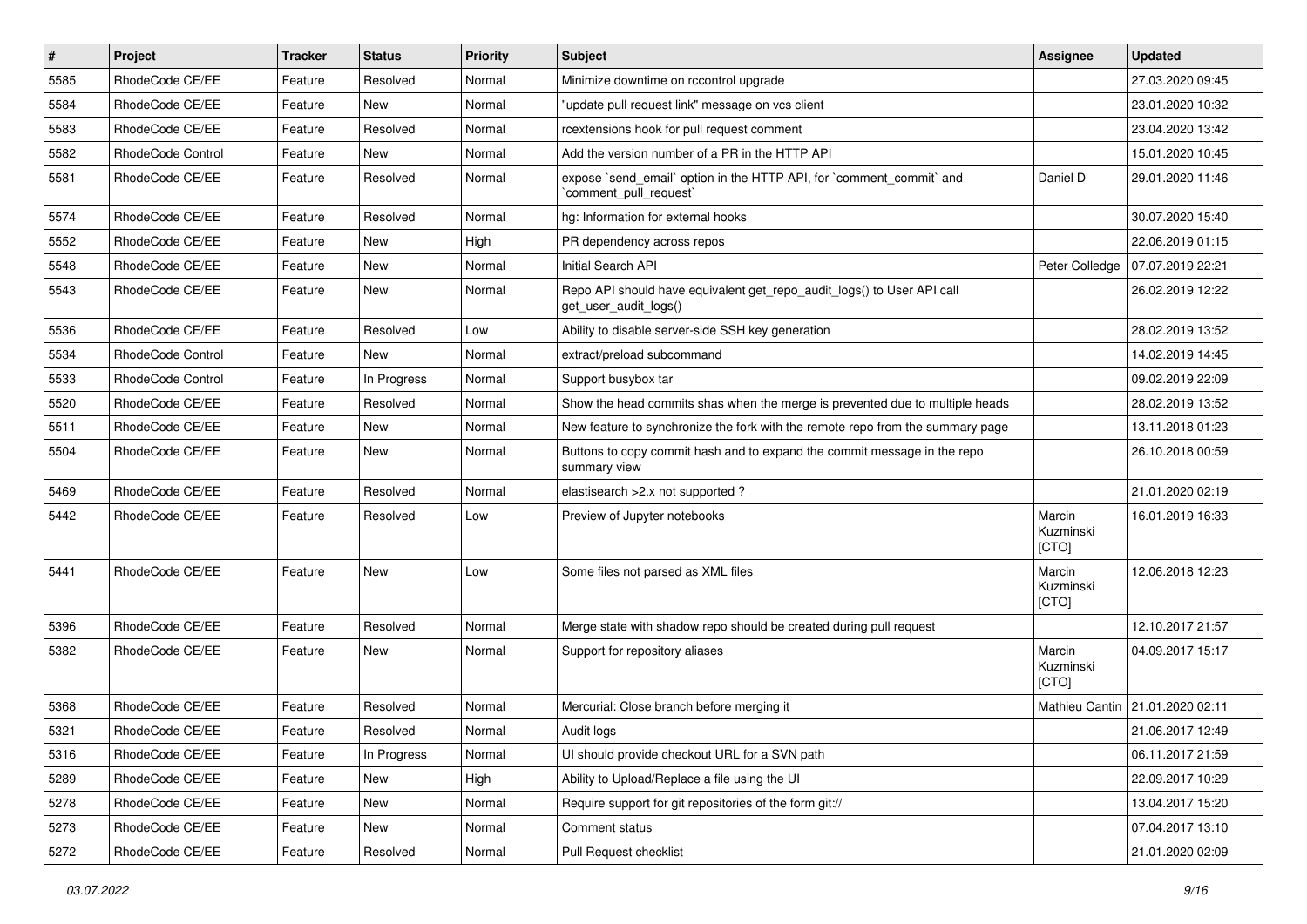| $\pmb{\#}$ | Project              | <b>Tracker</b> | <b>Status</b> | <b>Priority</b> | <b>Subject</b>                                                           | <b>Assignee</b>              | <b>Updated</b>   |
|------------|----------------------|----------------|---------------|-----------------|--------------------------------------------------------------------------|------------------------------|------------------|
| 5271       | RhodeCode CE/EE      | Feature        | New           | Normal          | Private comments                                                         |                              | 07.04.2017 12:01 |
| 5256       | RhodeCode CE/EE      | Feature        | <b>New</b>    | Normal          | Last repository access time.                                             |                              | 23.03.2017 16:34 |
| 5187       | RhodeCode CE/EE      | Feature        | Resolved      | Normal          | changelog dynamic loading of commits                                     |                              | 12.06.2018 12:31 |
| 4301       | RhodeCode CE/EE      | Feature        | New           | Normal          | [API] toggle force_password_reset in api for Idap users                  |                              | 28.10.2016 15:43 |
| 4272       | RhodeCode CE/EE      | Feature        | <b>New</b>    | Normal          | Better SPAM protection                                                   |                              | 12.10.2016 11:14 |
| 4267       | RhodeCode CE/EE      | Feature        | Resolved      | Normal          | [ce, ee] jira tracker integration wildcard project key support           | Daniel D                     | 10.10.2016 20:13 |
| 4232       | RhodeCode CE/EE      | Feature        | New           | Normal          | [ce, ee, pr, compare] redo diffs, support side by side diffs, html diffs | Daniel D                     | 25.10.2016 15:40 |
| 4226       | RhodeCode CE/EE      | Feature        | New           | Normal          | [settings, system info] add VCS and Channelstream status to System Info  |                              | 14.09.2016 16:45 |
| 4225       | RhodeCode CE/EE      | Feature        | Resolved      | Normal          | [ce, ee] repo group integrations cascade to child repo groups            | Daniel D                     | 14.09.2016 11:12 |
| 4222       | RhodeCode CE/EE      | Feature        | <b>New</b>    | Normal          | Configurable detection of READMEs                                        |                              | 09.09.2016 10:05 |
| 4220       | RhodeCode Appenlight | Feature        | New           | Low             | Search params allow sorting of result.                                   |                              | 06.09.2016 16:33 |
| 4219       | RhodeCode CE/EE      | Feature        | Resolved      | Normal          | [ce, ee] Add mandatory reviewers for pull requests                       | Marcin<br>Kuzminski<br>[CTO] | 20.06.2017 15:23 |
| 4213       | RhodeCode CE/EE      | Feature        | <b>New</b>    | High            | Embed PostgreSQL database                                                | Marcin<br>Kuzminski<br>[CTO] | 03.09.2016 23:45 |
| 4211       | RhodeCode CE/EE      | Feature        | Resolved      | Normal          | [ce, ee] increase webhook flexibility                                    | Marcin<br>Kuzminski<br>[CTO] | 20.06.2022 10:55 |
| 4207       | RhodeCode CE/EE      | Feature        | Resolved      | Normal          | Support for obsolescence markers in changelog UI                         |                              | 19.05.2017 16:14 |
| 4193       | RhodeCode CE/EE      | Feature        | In Progress   | Normal          | Improve Filter Functionality in the Change Log                           | Marcin<br>Kuzminski<br>[CTO] | 22.09.2017 10:25 |
| 4192       | RhodeCode CE/EE      | Feature        | Resolved      | Normal          | [ce, ee] slack/hipchat integrations group commits by branch pushed       |                              | 09.09.2016 19:01 |
| 4191       | RhodeCode CE/EE      | Feature        | New           | Normal          | Add custom Image logo option to header                                   |                              | 22.08.2016 14:49 |
| 4183       | RhodeCode CE/EE      | Feature        | Resolved      | Normal          | Different roles for PR reviewers                                         | Daniel D                     | 12.10.2020 23:13 |
| 4182       | RhodeCode CE/EE      | Feature        | <b>New</b>    | Normal          | add direct link from notification to corresponding PR                    |                              | 19.08.2016 12:35 |
| 4175       | RhodeCode CE/EE      | Feature        | Resolved      | Normal          | [ce, ee] repo group integrations                                         | Daniel D                     | 16.08.2016 20:00 |
| 4157       | RhodeCode CE/EE      | Feature        | New           | Normal          | [integrations] Integrate with industry standard SW development tools     | Daniel D                     | 08.08.2016 12:55 |
| 4144       | RhodeCode CE/EE      | Feature        | New           | Normal          | [ux] improve enable/disable of notifications                             |                              | 02.08.2016 17:19 |
| 4074       | RhodeCode CE/EE      | Feature        | New           | Normal          | Edit review comment                                                      | Bartłomiej<br>Wołyńczyk      | 17.04.2018 21:51 |
| 4071       | RhodeCode Appenlight | Feature        | New           | Normal          | Allow for easy out-out of assigned permissions                           |                              | 05.07.2016 10:14 |
| 4064       | RhodeCode Appenlight | Feature        | New           | Normal          | Create a multiple action feature for Reports and Logs lists              |                              | 30.06.2016 15:18 |
| 4063       | RhodeCode Appenlight | Feature        | New           | Normal          | add option to specify custom value in dashboard select                   |                              | 30.06.2016 15:17 |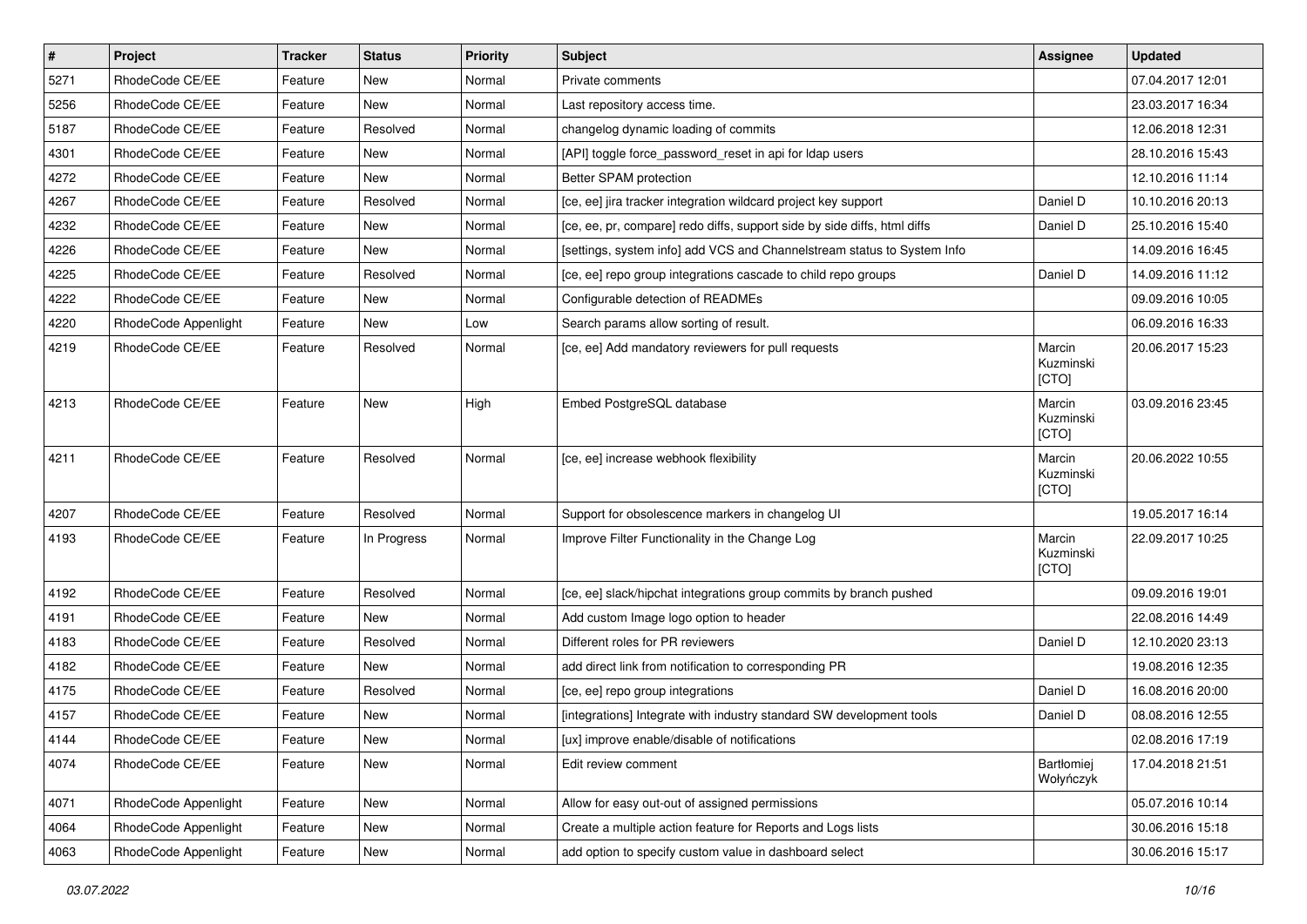| $\pmb{\#}$ | Project              | Tracker | <b>Status</b> | <b>Priority</b> | Subject                                                                   | Assignee                     | <b>Updated</b>   |
|------------|----------------------|---------|---------------|-----------------|---------------------------------------------------------------------------|------------------------------|------------------|
| 4062       | RhodeCode Appenlight | Feature | New           | Normal          | A way to see browser breakdown for an error                               |                              | 30.06.2016 15:16 |
| 4061       | RhodeCode Appenlight | Feature | <b>New</b>    | Normal          | Timezone for applications                                                 |                              | 30.06.2016 15:16 |
| 4060       | RhodeCode Appenlight | Feature | New           | Normal          | Replayable requests                                                       |                              | 30.06.2016 15:15 |
| 4059       | RhodeCode Appenlight | Feature | New           | Normal          | Server Monitoring                                                         |                              | 30.06.2016 15:15 |
| 4057       | RhodeCode Appenlight | Feature | <b>New</b>    | Normal          | Negation option for search filter                                         |                              | 30.06.2016 15:12 |
| 4056       | RhodeCode Appenlight | Feature | <b>New</b>    | Normal          | Optionally allow to filter graphs per machine in dashboard                |                              | 30.06.2016 15:12 |
| 4044       | RhodeCode CE/EE      | Feature | Resolved      | Normal          | <b>Branch permissions</b>                                                 |                              | 30.08.2018 09:48 |
| 4017       | RhodeCode Appenlight | Feature | New           | Low             | application logos need help                                               |                              | 14.06.2016 11:52 |
| 4000       | RhodeCode CE/EE      | Feature | <b>New</b>    | Normal          | Make compare more functional                                              | Marcin<br>Kuzminski<br>[CTO] | 18.11.2017 19:11 |
| 3999       | RhodeCode CE/EE      | Feature | Resolved      | Normal          | Add `send account information` to user creation page                      |                              | 28.06.2016 15:22 |
| 3981       | RhodeCode CE/EE      | Feature | Resolved      | Normal          | Add cloud hosting like Gitlab, GitHub                                     |                              | 02.03.2020 09:14 |
| 3980       | RhodeCode CE/EE      | Feature | New           | Normal          | Add CI engine                                                             |                              | 05.06.2016 21:32 |
| 3979       | RhodeCode CE/EE      | Feature | <b>New</b>    | Normal          | Add kanban board                                                          |                              | 05.06.2016 21:20 |
| 3978       | RhodeCode CE/EE      | Feature | New           | Normal          | Add bug tracker                                                           |                              | 05.06.2016 21:20 |
| 3977       | RhodeCode CE/EE      | Feature | New           | Normal          | Wiki                                                                      |                              | 05.06.2016 21:11 |
| 3486       | RhodeCode CE/EE      | Feature | <b>New</b>    | Normal          | expose origin of permission in perm dict for users                        |                              | 06.06.2016 10:54 |
| 3472       | RhodeCode CE/EE      | Feature | <b>New</b>    | Normal          | Expose unified hooks that can be used in SSH backend                      |                              | 14.04.2016 17:54 |
| 3460       | RhodeCode CE/EE      | Feature | New           | Normal          | [ux, frontend] hide "show more" button when there is nothing more to show |                              | 11.04.2016 13:37 |
| 3455       | RhodeCode CE/EE      | Feature | <b>New</b>    | Normal          | [ux] commit message search should render entire commit message            |                              | 07.04.2016 17:50 |
| 3440       | RhodeCode CE/EE      | Feature | New           | Normal          | [design, ux] mock-up user interface for adding a branch/bookmark          |                              | 05.04.2016 09:21 |
| 3373       | RhodeCode CE/EE      | Feature | <b>New</b>    | Normal          | Allow to create Bookmarks and Branches from UI                            |                              | 05.04.2016 09:21 |
| 2882       | RhodeCode CE/EE      | Feature | New           | Normal          | Bulk comment submit                                                       |                              | 17.03.2016 17:50 |
| 2817       | RhodeCode CE/EE      | Feature | Resolved      | Normal          | Make largefiles downloadable from the interface                           |                              | 27.03.2017 14:04 |
| 2539       | RhodeCode CE/EE      | Feature | Feedback      | Normal          | Recursive deletion of resources                                           |                              | 20.04.2016 08:52 |
| 1457       | RhodeCode CE/EE      | Feature | New           | Normal          | add allow permissions inheritance on repo groups                          |                              | 22.09.2017 10:27 |
| 1131       | RhodeCode CE/EE      | Feature | Resolved      | Normal          | Implement default reviewers for code review                               | Daniel D                     | 21.09.2016 18:28 |
| 1055       | RhodeCode CE/EE      | Feature | Resolved      | Normal          | [pr, vcs] Expose the shadow repository of a pull request                  | Martin<br>Bornhold           | 26.10.2016 10:33 |
| 687        | Documentation        | Feature | New           | Normal          | [Integraton ]- Elastic search integration                                 | <b>Brian Butler</b>          | 01.07.2016 14:15 |
| 659        | Documentation        | Feature | New           | Normal          | Peer to Peer Failover                                                     | <b>Brian Butler</b>          | 01.07.2016 14:15 |
| 317        | Documentation        | Feature | New           | High            | Styling                                                                   | <b>Brian Butler</b>          | 07.07.2016 10:10 |
| 148        | RhodeCode CE/EE      | Feature | New           | Normal          | [comments] Add per file and multiline comments in a changeset             |                              | 25.05.2016 10:20 |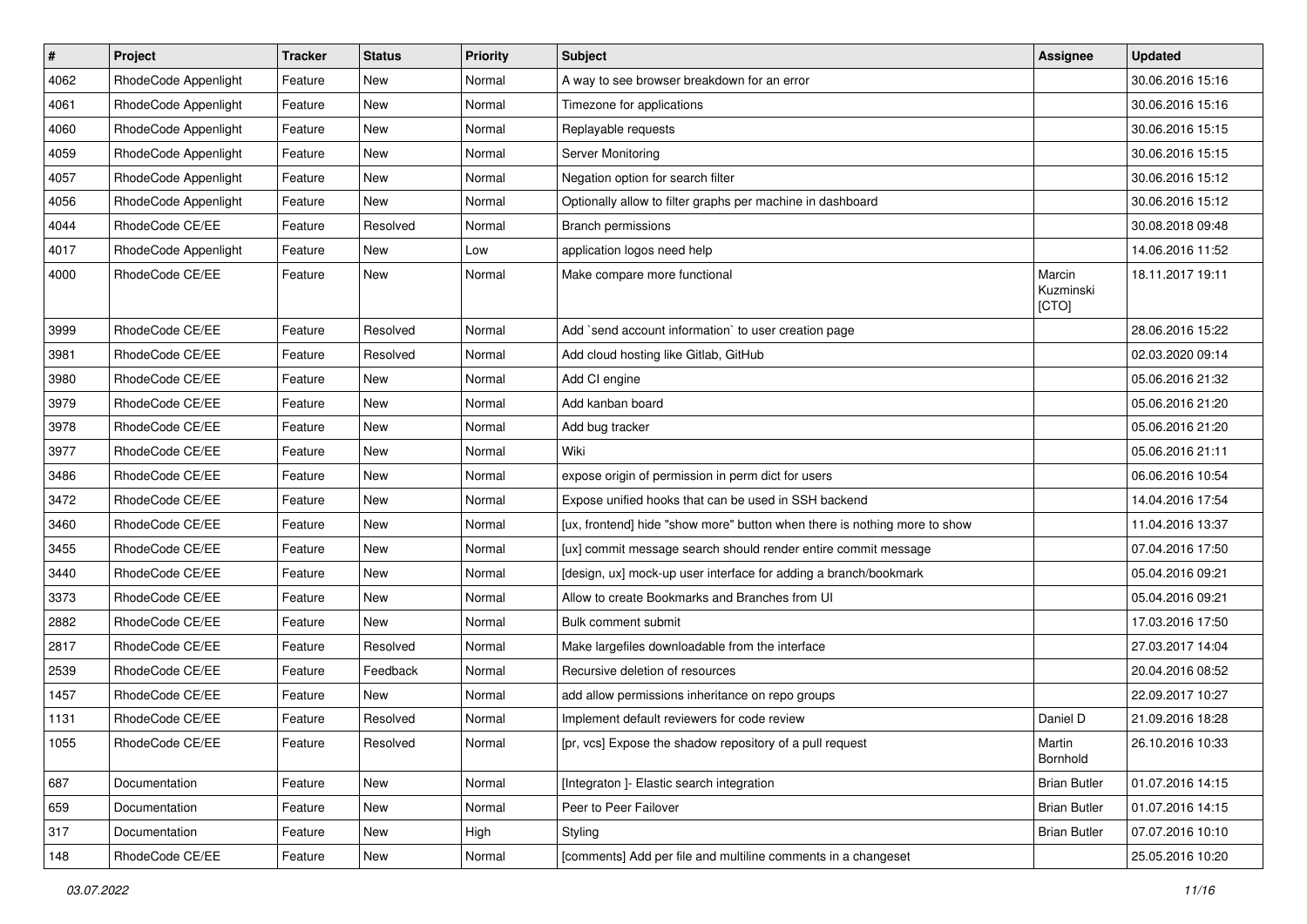| $\vert$ # | Project         | <b>Tracker</b> | <b>Status</b> | <b>Priority</b> | <b>Subject</b>                                                                                                                    | <b>Assignee</b>    | <b>Updated</b>   |
|-----------|-----------------|----------------|---------------|-----------------|-----------------------------------------------------------------------------------------------------------------------------------|--------------------|------------------|
| 5677      | RhodeCode CE/EE | Support        | New           | Normal          | PR cross merge                                                                                                                    |                    | 28.01.2022 16:59 |
| 5639      | RhodeCode CE/EE | Support        | New           | High            | 500 Internal Server Error   The server has either erred  after importing Database<br>from backup                                  |                    | 22.11.2020 09:15 |
| 5618      | RhodeCode CE/EE | Support        | New           | Normal          | Getting HTTP 502 Bad Gateway when trying to push (or clone) on a slow network                                                     |                    | 27.05.2020 21:56 |
| 5609      | RhodeCode CE/EE | Support        | Resolved      | Normal          | Change git diff algorithm                                                                                                         |                    | 31.03.2020 22:08 |
| 5593      | RhodeCode CE/EE | Support        | New           | Normal          | <b>SSH</b> connections                                                                                                            |                    | 17.02.2020 16:18 |
| 5591      | Documentation   | Support        | New           | Normal          | documentation typo                                                                                                                |                    | 04.02.2020 19:43 |
| 5554      | RhodeCode CE/EE | Support        | Resolved      | Normal          | How to increase number of commits shown in pagination on dashboard and<br>changelog                                               |                    | 21.01.2020 02:08 |
| 5546      | RhodeCode CE/EE | Support        | Resolved      | Normal          | experiments with mercurial 4.9                                                                                                    |                    | 26.03.2019 09:23 |
| 5544      | RhodeCode CE/EE | Support        | Resolved      | Normal          | Use of authentication token with LDAP account results in account lockout when max<br>bad password attempts are configured in LDAP |                    | 27.02.2019 10:09 |
| 5541      | RhodeCode CE/EE | Support        | New           | Normal          | <b>SVN Settings: Repository Patterns</b>                                                                                          |                    | 16.12.2019 15:35 |
| 5529      | Documentation   | Support        | New           | Normal          | Documentation does not detail watched repositories                                                                                |                    | 07.02.2019 00:16 |
| 5527      | RhodeCode CE/EE | Support        | New           | Normal          | API: expose human readable failure reason                                                                                         |                    | 30.01.2019 17:43 |
| 5516      | RhodeCode CE/EE | Support        | Resolved      | High            | Cannot log into RhodeCode                                                                                                         | Thierry<br>Wynsdau | 28.05.2020 20:28 |
| 5503      | RhodeCode CE/EE | Support        | <b>New</b>    | Normal          | failed to upgrade to 4.13.3                                                                                                       |                    | 06.11.2018 18:28 |
| 5499      | RhodeCode CE/EE | Support        | New           | Normal          | ERROR [celery.worker.consumer.consumer] consumer: Cannot connect                                                                  |                    | 11.09.2018 08:39 |
| 5497      | RhodeCode CE/EE | Support        | New           | Normal          | hg push hangs                                                                                                                     |                    | 30.08.2018 22:15 |
| 5496      | RhodeCode CE/EE | Support        | New           | Normal          | database migration 4.11.6 mysql to 4.12.4 postgres                                                                                |                    | 27.08.2018 21:17 |
| 5495      | RhodeCode CE/EE | Support        | New           | Normal          | Idap to crowd users_groups sync source                                                                                            |                    | 10.09.2018 22:09 |
| 5491      | RhodeCode CE/EE | Support        | New           | Urgent          | Upgrade RhodeCode Community + VCSSERVER from 4.10.4 to 4.12.4, pull request<br>stop working with reviewers                        |                    | 30.08.2018 09:47 |
| 5484      | RhodeCode CE/EE | Support        | New           | Normal          | Setting up ssh, remote hg not found                                                                                               |                    | 06.07.2018 23:41 |
| 5468      | RhodeCode CE/EE | Support        | <b>New</b>    | Normal          | Check logic for updating last commit for repository groups                                                                        |                    | 30.08.2018 09:47 |
| 5423      | Documentation   | Support        | Resolved      | Normal          | API-Documentation for Method "create repo group" faulty                                                                           |                    | 22.01.2018 16:23 |
| 5395      | RhodeCode CE/EE | Support        | Resolved      | Normal          | Svn protocols and performance                                                                                                     |                    | 04.04.2019 18:08 |
| 5394      | RhodeCode CE/EE | Support        | New           | Normal          | SVN to Git / Mercurial Migration                                                                                                  |                    | 03.10.2017 09:29 |
| 5375      | RhodeCode CE/EE | Support        | Resolved      | Normal          | How do I configure "Go to" to just search repository names?                                                                       |                    | 16.08.2017 18:00 |
| 5269      | RhodeCode CE/EE | Support        | New           | Normal          | Upgrade from RC EE 3.7.1 to RC EE 4.x                                                                                             |                    | 29.06.2017 19:36 |
| 5255      | RhodeCode CE/EE | Support        | New           | Normal          | I can't access issues created by me from mail                                                                                     |                    | 04.04.2017 11:28 |
| 5237      | Documentation   | Support        | New           | Normal          | documentation for DR                                                                                                              |                    | 06.03.2017 23:34 |
| 4677      | RhodeCode CE/EE | Support        | Resolved      | High            | API get repo refs not working?                                                                                                    |                    | 19.12.2016 11:46 |
| 4303      | RhodeCode CE/EE | Support        | New           | Normal          | rhodecode instance                                                                                                                |                    | 08.11.2016 16:32 |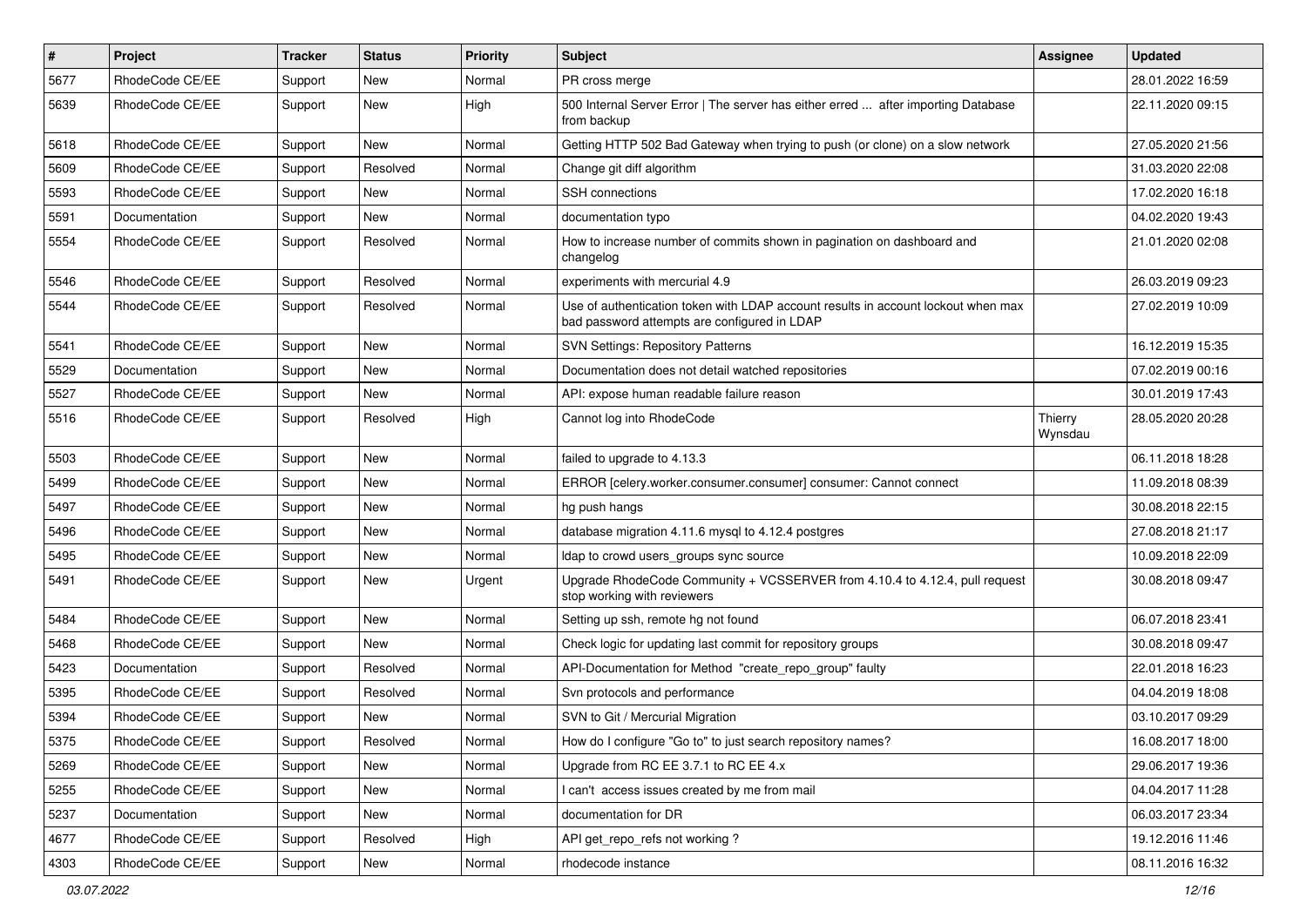| $\pmb{\#}$ | <b>Project</b>  | <b>Tracker</b> | <b>Status</b> | <b>Priority</b> | Subject                                                                                   | Assignee                     | <b>Updated</b>   |
|------------|-----------------|----------------|---------------|-----------------|-------------------------------------------------------------------------------------------|------------------------------|------------------|
| 4269       | RhodeCode CE/EE | Support        | Resolved      | Normal          | Allow flash messages to be permanently surpressed                                         | Marcin Lulek                 | 14.10.2016 12:46 |
| 4252       | RhodeCode CE/EE | Support        | New           | Normal          | Backup & Recovery                                                                         |                              | 07.10.2016 19:47 |
| 4244       | RhodeCode CE/EE | Support        | Resolved      | Normal          | mod_dav_svn template error when using auth_realm with spaces in it                        | Martin<br><b>Bornhold</b>    | 28.09.2016 12:07 |
| 4243       | RhodeCode CE/EE | Support        | Resolved      | High            | Gist visibility update?                                                                   | Martin<br>Bornhold           | 27.09.2016 06:40 |
| 4227       | RhodeCode CE/EE | Support        | Resolved      | Normal          | VBScript files detected as text/plain - no syntax highlighting                            |                              | 14.09.2016 22:38 |
| 4081       | RhodeCode CE/EE | Support        | Resolved      | Normal          | Receiving server 500 error when trying to clone repo from windows client using<br>eclipse |                              | 12.07.2016 14:30 |
| 3967       | RhodeCode CE/EE | Support        | In Progress   | Normal          | Server 500 error                                                                          |                              | 11.08.2016 13:39 |
| 3364       | RhodeCode CE/EE | Support        | New           | High            | Allow Specifying the Commit Message for Pull Request Merges                               |                              | 17.04.2018 21:51 |
| 3332       | RhodeCode CE/EE | Support        | <b>New</b>    | Normal          | LDAP settings page: Add button "test connection"                                          |                              | 17.03.2016 10:23 |
| 5537       | RhodeCode CE/EE | Task           | Resolved      | Normal          | Add owner to create_pull_request API                                                      |                              | 28.02.2019 13:52 |
| 5408       | Documentation   | Task           | Resolved      | Low             | Upate nginx documentation for non standard SSL port                                       |                              | 12.07.2018 23:21 |
| 5404       | RhodeCode CE/EE | Task           | New           | Normal          | Add an option to detach review rules when deleting an user                                |                              | 22.11.2017 11:23 |
| 5400       | RhodeCode CE/EE | Task           | <b>New</b>    | Normal          | User group - subgroup support                                                             |                              | 06.11.2017 22:00 |
| 5391       | RhodeCode CE/EE | Task           | Resolved      | High            | Secure Email change                                                                       |                              | 17.04.2018 21:50 |
| 5386       | RhodeCode CE/EE | Task           | Resolved      | Normal          | Increase security for Email Change                                                        | Marcin<br>Kuzminski<br>[CTO] | 17.02.2018 17:29 |
| 5343       | RhodeCode CE/EE | Task           | Resolved      | Normal          | SSH key management and SSH support                                                        |                              | 18.08.2017 23:50 |
| 5326       | RhodeCode CE/EE | Task           | Resolved      | Normal          | Public usergroup profile                                                                  | Bartłomiej<br>Wołyńczyk      | 22.02.2018 15:44 |
| 5270       | RhodeCode CE/EE | Task           | New           | Normal          | Comments updates                                                                          | Bartłomiej<br>Wołyńczyk      | 17.04.2018 21:51 |
| 5265       | RhodeCode CE/EE | Task           | Resolved      | Normal          | Enable phases support                                                                     |                              | 11.05.2017 11:10 |
| 5235       | RhodeCode CE/EE | Task           | Resolved      | Normal          | relative image support                                                                    |                              | 10.03.2017 23:37 |
| 5229       | RhodeCode CE/EE | Task           | Resolved      | Normal          | add support for https://clipboardjs.com/                                                  |                              | 21.01.2020 02:19 |
| 5225       | RhodeCode CE/EE | Task           | Resolved      | Normal          | add tag of author/contribitor to comments                                                 |                              | 11.05.2017 11:10 |
| 5221       | RhodeCode CE/EE | Task           | Resolved      | Normal          | Missing comment type in emails                                                            |                              | 19.02.2017 21:46 |
| 5207       | RhodeCode CE/EE | Task           | Resolved      | Low             | Release 4.6.1                                                                             |                              | 13.02.2017 18:04 |
| 5203       | RhodeCode CE/EE | Task           | Resolved      | Normal          | optimise large repos speed                                                                |                              | 08.09.2017 16:10 |
| 5202       | RhodeCode CE/EE | Task           | Resolved      | Normal          | run git gc and git repack on GIT repos when we have a scheduler via celery in<br>pyramid  |                              | 04.12.2017 20:49 |
| 5201       | RhodeCode CE/EE | Task           | Resolved      | Normal          | API: implement describe-methods                                                           |                              | 13.02.2017 15:57 |
| 5200       | RhodeCode CE/EE | Task           | New           | Normal          | investigate search improvements                                                           |                              | 16.12.2019 16:04 |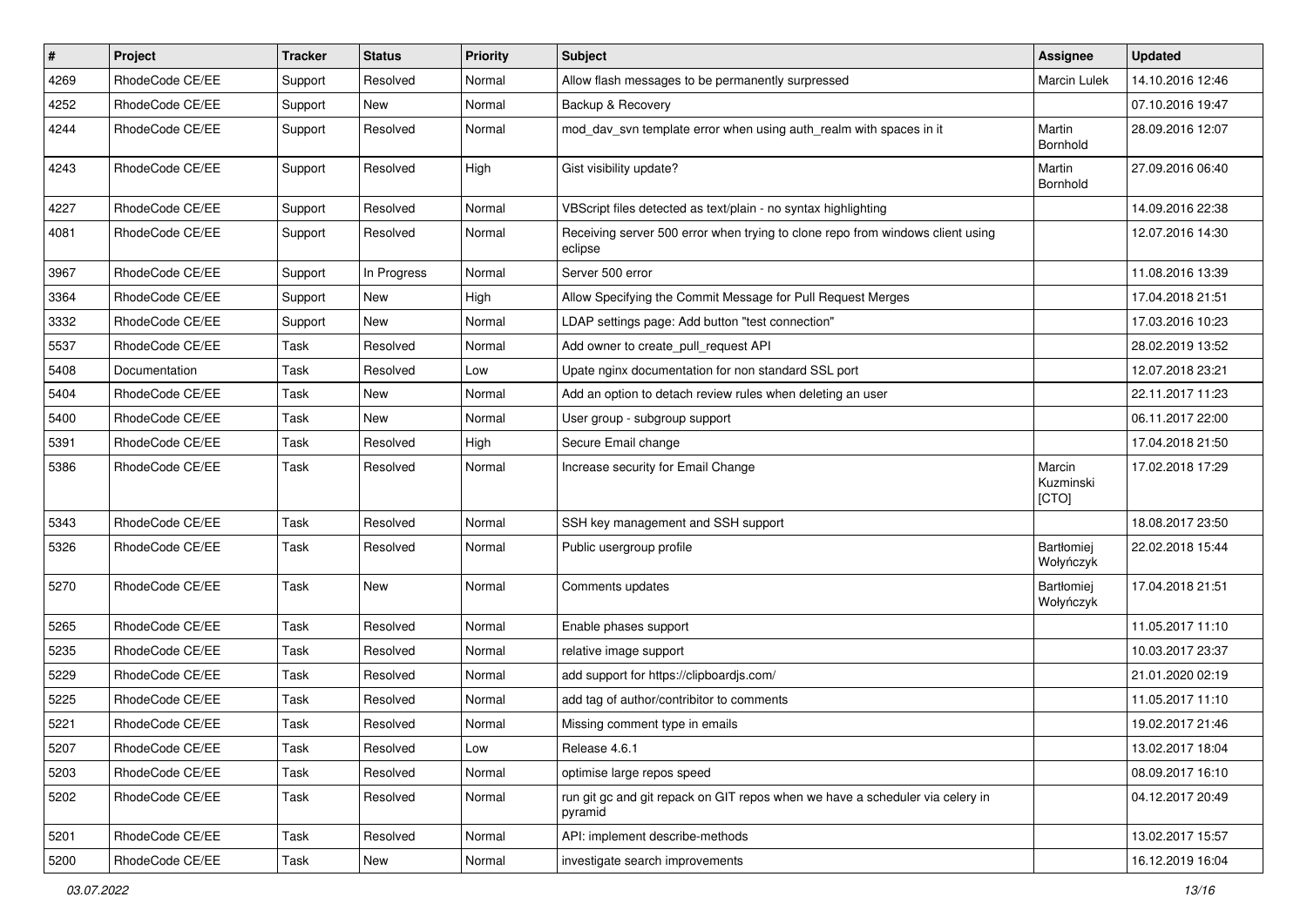| $\vert$ # | Project         | <b>Tracker</b> | <b>Status</b> | <b>Priority</b> | <b>Subject</b>                                                                                     | Assignee                     | <b>Updated</b>   |
|-----------|-----------------|----------------|---------------|-----------------|----------------------------------------------------------------------------------------------------|------------------------------|------------------|
| 5198      | RhodeCode CE/EE | Task           | Resolved      | Normal          | remove pyro4 from enterprise                                                                       |                              | 07.02.2017 19:28 |
| 5184      | RhodeCode CE/EE | Task           | Resolved      | Normal          | bump pyramid to 1.7.X                                                                              |                              | 06.02.2017 21:50 |
| 5150      | RhodeCode CE/EE | Task           | Resolved      | Normal          | Password reset promts in my account should be hidden in accounts that are not of<br>type rhodecode | Marcin<br>Kuzminski<br>[CTO] | 02.01.2017 16:34 |
| 4678      | RhodeCode CE/EE | Task           | Resolved      | Normal          | Release 4.5.2                                                                                      |                              | 19.12.2016 17:32 |
| 4670      | RhodeCode CE/EE | Task           | Resolved      | Normal          | Release 4.5.1                                                                                      | Marcin<br>Kuzminski<br>[CTO] | 06.12.2016 21:13 |
| 4669      | RhodeCode CE/EE | Task           | New           | Normal          | disable pytest sugar on nix-build                                                                  |                              | 01.12.2016 12:52 |
| 4666      | RhodeCode CE/EE | Task           | Resolved      | Normal          | Bump git and mercurial to latest versions                                                          |                              | 02.12.2016 19:01 |
| 4312      | RhodeCode CE/EE | Task           | <b>New</b>    | Normal          | Storage location changes                                                                           |                              | 11.07.2017 13:31 |
| 4311      | RhodeCode CE/EE | Task           | Resolved      | Normal          | Diffs feedback                                                                                     | Daniel D                     | 26.11.2016 14:10 |
| 4305      | RhodeCode CE/EE | Task           | Resolved      | Normal          | Meta-tagging could be excluded from limit                                                          |                              | 09.11.2016 19:27 |
| 4299      | RhodeCode CE/EE | Task           | New           | Normal          | TEMPLATE repo groups                                                                               |                              | 22.09.2017 10:26 |
| 4297      | RhodeCode CE/EE | Task           | Resolved      | Normal          | redo the my-pull-requests page to use the datagrid                                                 | Marcin<br>Kuzminski<br>[CTO] | 01.11.2016 09:31 |
| 4290      | RhodeCode CE/EE | Task           | <b>New</b>    | Normal          | Allow to transplant the review status to merged commits                                            |                              | 17.04.2018 21:50 |
| 4289      | RhodeCode CE/EE | Task           | <b>New</b>    | Low             | [ce, ee] clean up pygments lexer functions + handling                                              | Daniel D                     | 21.10.2016 14:44 |
| 4288      | RhodeCode CE/EE | Task           | Resolved      | Normal          | [ce, ee] unify controllers that use diffs                                                          | Daniel D                     | 02.08.2017 11:41 |
| 4283      | RhodeCode CE/EE | Task           | Resolved      | Normal          | bump whoosh to 2.7.4 release                                                                       |                              | 13.12.2016 21:08 |
| 4282      | RhodeCode CE/EE | Task           | Resolved      | Normal          | Add inode limit together with disk usage                                                           | Marcin<br>Kuzminski<br>[CTO] | 19.10.2016 12:18 |
| 4281      | RhodeCode CE/EE | Task           | Resolved      | Normal          | Fix docs on To `increase database performance`                                                     | Marcin<br>Kuzminski<br>[CTO] | 18.10.2016 16:39 |
| 4259      | RhodeCode CE/EE | Task           | Resolved      | Low             | Events, create post-create-user event                                                              | Daniel D                     | 30.01.2017 20:11 |
| 4251      | RhodeCode CE/EE | Task           | Feedback      | High            | [customer] Pull request with subrepos                                                              | Martin<br>Bornhold           | 10.11.2016 17:52 |
| 4246      | RhodeCode CE/EE | Task           | New           | Normal          | [ce, ee, vcs, git] add tests for annotated git tags                                                | Daniel D                     | 13.02.2018 18:03 |
| 4245      | RhodeCode CE/EE | Task           | Resolved      | Normal          | Convert control command to use http mode by default                                                | Marcin<br>Kuzminski<br>[CTO] | 14.10.2016 16:13 |
| 4238      | RhodeCode CE/EE | Task           | Resolved      | Normal          | default reviewers updates                                                                          | Daniel D                     | 06.10.2016 14:26 |
| 4237      | RhodeCode CE/EE | Task           | Resolved      | Normal          | Enable HTTP support                                                                                | Martin<br>Bornhold           | 12.10.2016 11:51 |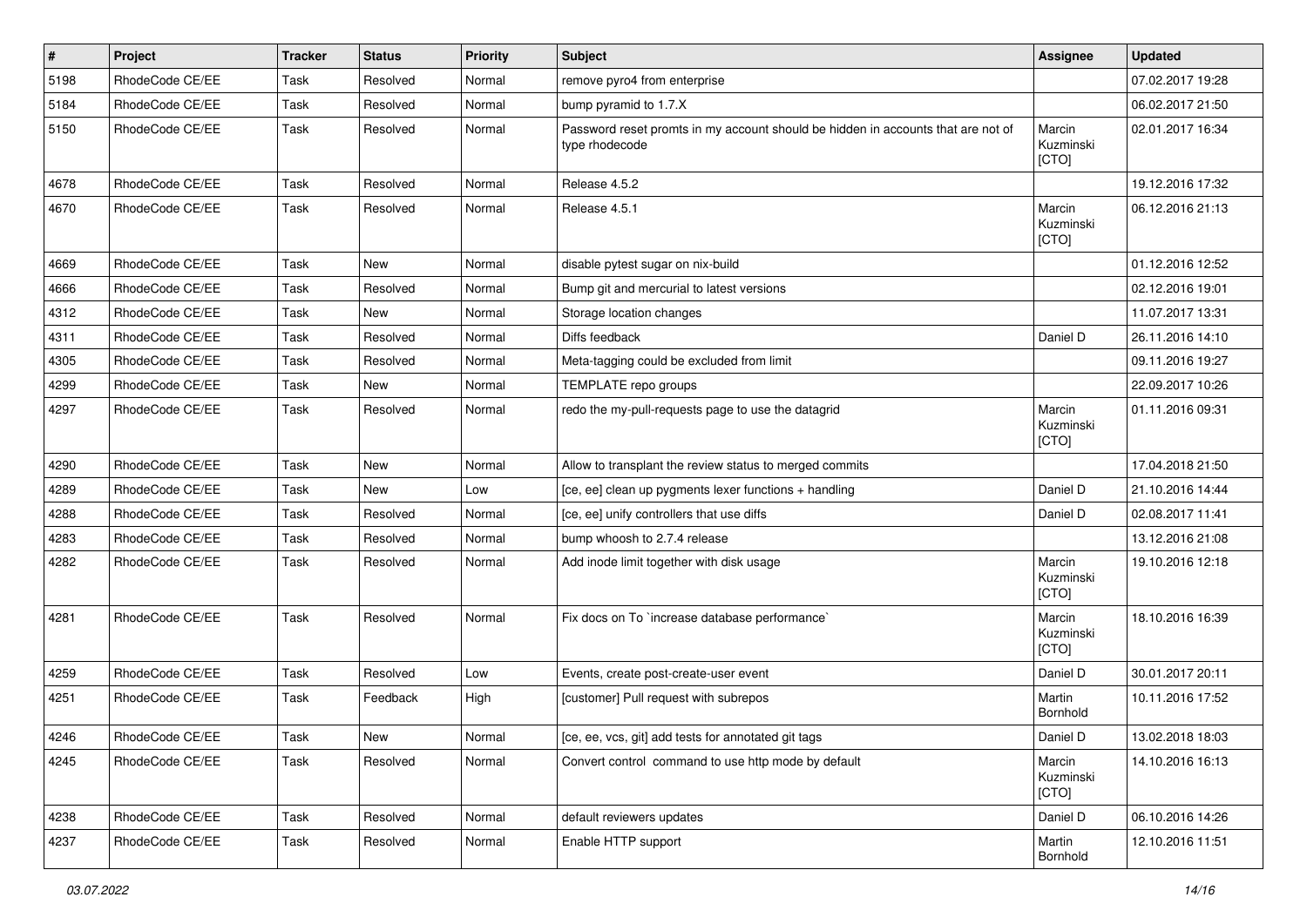| $\vert$ # | Project              | <b>Tracker</b> | <b>Status</b> | Priority | Subject                                                                                               | <b>Assignee</b>              | <b>Updated</b>   |
|-----------|----------------------|----------------|---------------|----------|-------------------------------------------------------------------------------------------------------|------------------------------|------------------|
| 4235      | RhodeCode CE/EE      | Task           | Resolved      | High     | Support GIT LFS server                                                                                |                              | 23.03.2017 17:24 |
| 4234      | RhodeCode CE/EE      | Task           | <b>New</b>    | Normal   | prepare and test RhodeCode VM image for AWS                                                           | <b>Marcin Lulek</b>          | 11.07.2017 13:32 |
| 4216      | RhodeCode CE/EE      | Task           | New           | Normal   | [ux, renderers] implement consistent rendering for text fields                                        |                              | 06.09.2016 11:46 |
| 4203      | RhodeCode CE/EE      | Task           | Resolved      | Normal   | Get rid of svn.proxy.parent_path_root, and replace it with reading storage location<br>from Database  | Martin<br>Bornhold           | 22.09.2016 14:31 |
| 4202      | RhodeCode CE/EE      | Task           | Resolved      | Normal   | Polish the 503.html page                                                                              | Daniel D                     | 30.08.2016 23:54 |
| 4197      | RhodeCode CE/EE      | Task           | <b>New</b>    | Normal   | [ce, ee] get list of users with their permissions to a repository                                     | Daniel D                     | 22.09.2017 10:30 |
| 4194      | RhodeCode CE/EE      | Task           | Resolved      | Normal   | move svn http backend out of labs into a real VCS settings                                            | Lisa Quatmann                | 14.09.2016 23:16 |
| 4181      | RhodeCode CE/EE      | Task           | Resolved      | Normal   | Integrations: allow root repos only integrations                                                      | Daniel D                     | 31.08.2016 17:44 |
| 4180      | RhodeCode CE/EE      | Task           | Resolved      | Normal   | integrations: possible limit the updates sent                                                         | Daniel D                     | 22.08.2016 12:22 |
| 4179      | RhodeCode CE/EE      | Task           | New           | Normal   | [ce, ee] refine perms summary list                                                                    | Daniel D                     | 14.09.2016 12:09 |
| 4169      | RhodeCode CE/EE      | Task           | Resolved      | Normal   | re-architecture celery support                                                                        |                              | 17.11.2017 19:21 |
| 4163      | RhodeCode CE/EE      | Task           | <b>New</b>    | Normal   | [ce, ee] celery refactor + upgrade                                                                    |                              | 15.08.2016 12:32 |
| 4153      | RhodeCode CE/EE      | Task           | Resolved      | Normal   | Optimize readme fetching by changing the system of readme detection                                   | Johannes<br>Bornhold         | 09.09.2016 10:17 |
| 4151      | RhodeCode CE/EE      | Task           | Resolved      | Normal   | [packaging] Subversion to current 1.9.X                                                               |                              | 09.09.2016 10:18 |
| 4147      | RhodeCode CE/EE      | Task           | New           | Normal   | [ce, ee, docs] Events documentation                                                                   | Daniel D                     | 15.08.2016 12:33 |
| 4140      | RhodeCode CE/EE      | Task           | Resolved      | Normal   | Check middleware chain status, and Verify that special middleware is catching<br>exceptions correctly |                              | 23.08.2016 12:13 |
| 4120      | RhodeCode CE/EE      | Task           | New           | Normal   | [ce] replace get_repo_nodes api                                                                       | Daniel D                     | 17.04.2018 21:49 |
| 4108      | RhodeCode CE/EE      | Task           | Resolved      | Normal   | Release 4.2.2                                                                                         |                              | 14.10.2016 13:08 |
| 4052      | RhodeCode Appenlight | Task           | <b>New</b>    | Normal   | release fixes                                                                                         | <b>Marcin Lulek</b>          | 29.06.2016 12:14 |
| 4051      | RhodeCode CE/EE      | Task           | New           | Normal   | [ux, renderering] Consistent formatting on text fields.                                               |                              | 22.09.2017 10:27 |
| 4045      | RhodeCode CE/EE      | Task           | New           | Normal   | File permissions                                                                                      |                              | 17.04.2018 21:49 |
| 4003      | RhodeCode CE/EE      | Task           | Resolved      | Normal   | User personal repository groups improvements                                                          |                              | 07.11.2016 16:12 |
| 3556      | RhodeCode CE/EE      | Task           | Resolved      | Normal   | Disable and rename initial_repo_scan flag                                                             | Marcin<br>Kuzminski<br>[CTO] | 22.04.2016 14:33 |
| 3504      | RhodeCode CE/EE      | Task           | In Progress   | Normal   | [routing] Move static assets under a common prefix                                                    |                              | 19.07.2016 12:27 |
| 3484      | RhodeCode CE/EE      | Task           | New           | Normal   | oauth: reduce required permissions for 3rd party                                                      |                              | 13.04.2016 12:33 |
| 3454      | RhodeCode CE/EE      | Task           | Feedback      | Normal   | [ce/ee] visually differentiate the two editions                                                       | Marcin<br>Kuzminski<br>[CTO] | 10.08.2016 03:30 |
| 3377      | RhodeCode CE/EE      | Task           | New           | Normal   | extra fields types extensions                                                                         |                              | 24.03.2016 15:23 |
| 3376      | RhodeCode CE/EE      | Task           | New           | Normal   | Repo action plugins                                                                                   |                              | 24.03.2016 15:21 |